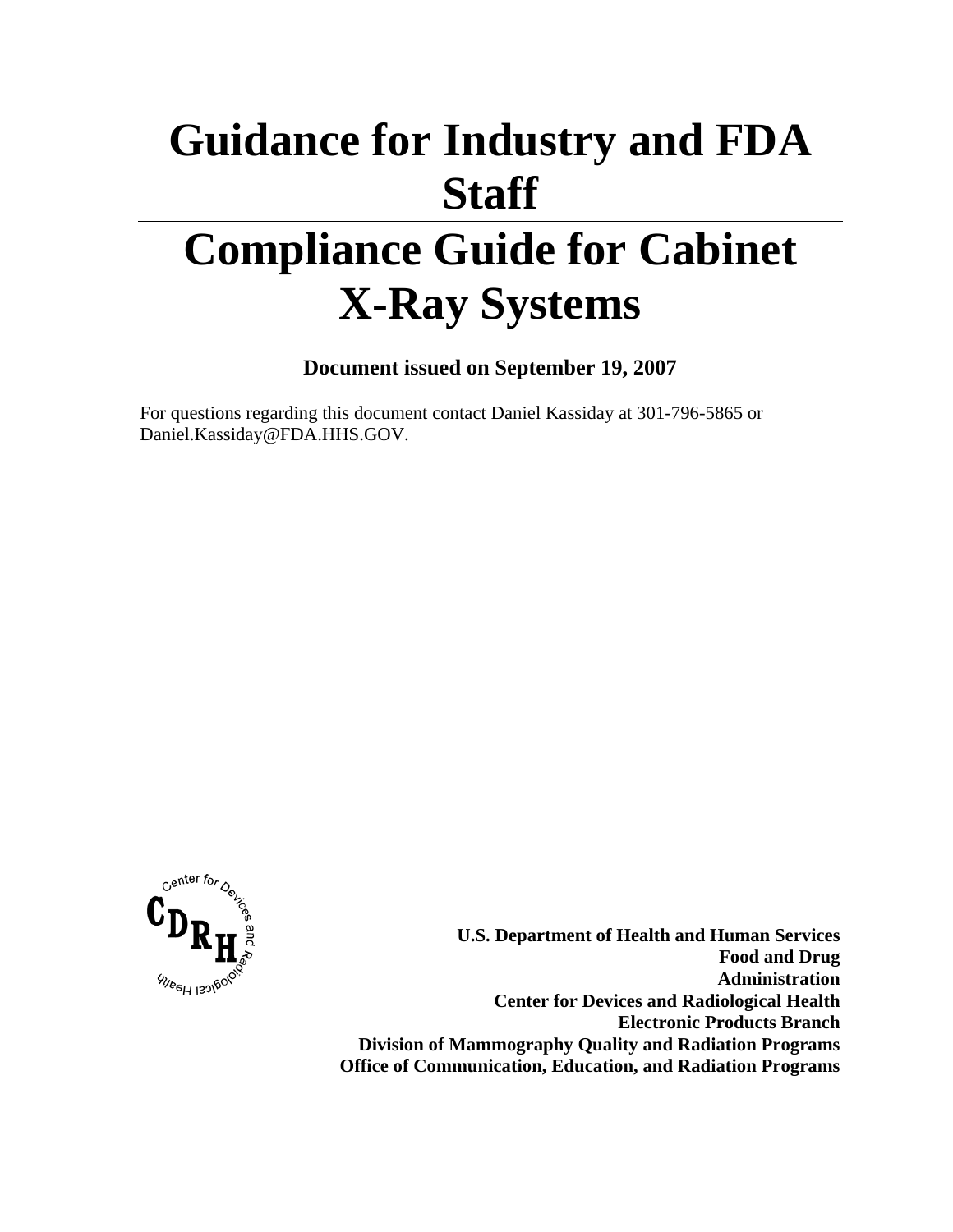# **Preface**

# **Public Comment**

Written comments and suggestions may be submitted at any time for Agency consideration to the Division of Dockets Management, Food and Drug Administration, 5630 Fishers Lane, Room 1061, (HFA-305), Rockville, MD, 20852. When submitting comments, please refer to the exact title of this guidance document. Comments may not be acted upon by the Agency until the document is next revised or updated.

# **Additional Copies**

Additional copies are available from the Internet at:

[http://www.fda.gov/cdrh/ocer/guidance/1634.html..](http://www.fda.gov/cdrh/ocer/guidance/1634.html.) You may also send an e-mail request to [dsmica@fda.hhs.gov](mailto:dsmica@fda.hhs.gov) to receive an electronic copy of the guidance or send a fax request to 301-847-8149 to receive a hard copy. Please use the document number (**1634**) to identify the guidance you are requesting.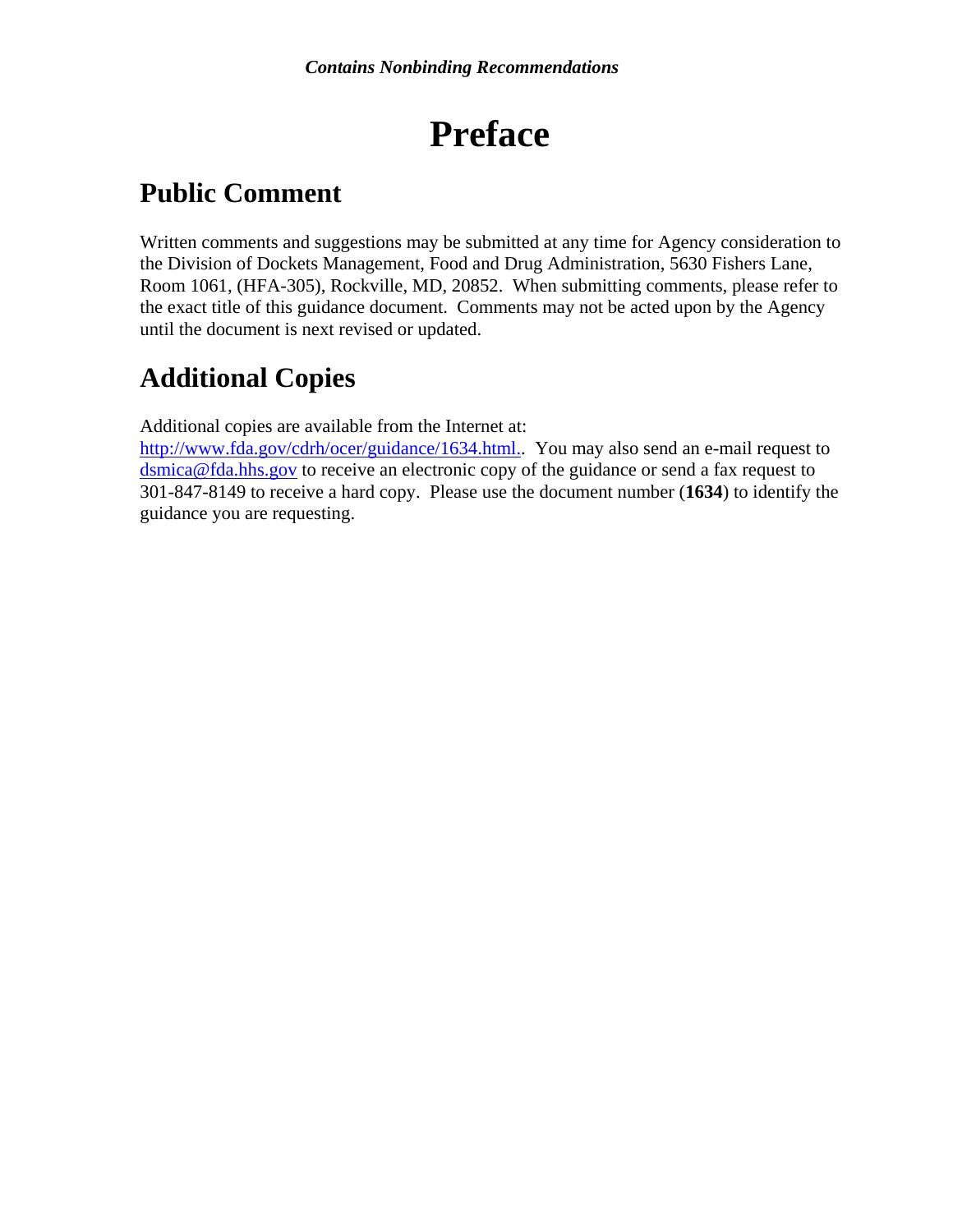# **Table of Contents**

|  | 4. Requirements of the Federal Radiation Safety Performance Standard for Cabinet X-ray Systems10 |  |
|--|--------------------------------------------------------------------------------------------------|--|
|  |                                                                                                  |  |
|  |                                                                                                  |  |
|  |                                                                                                  |  |
|  |                                                                                                  |  |
|  |                                                                                                  |  |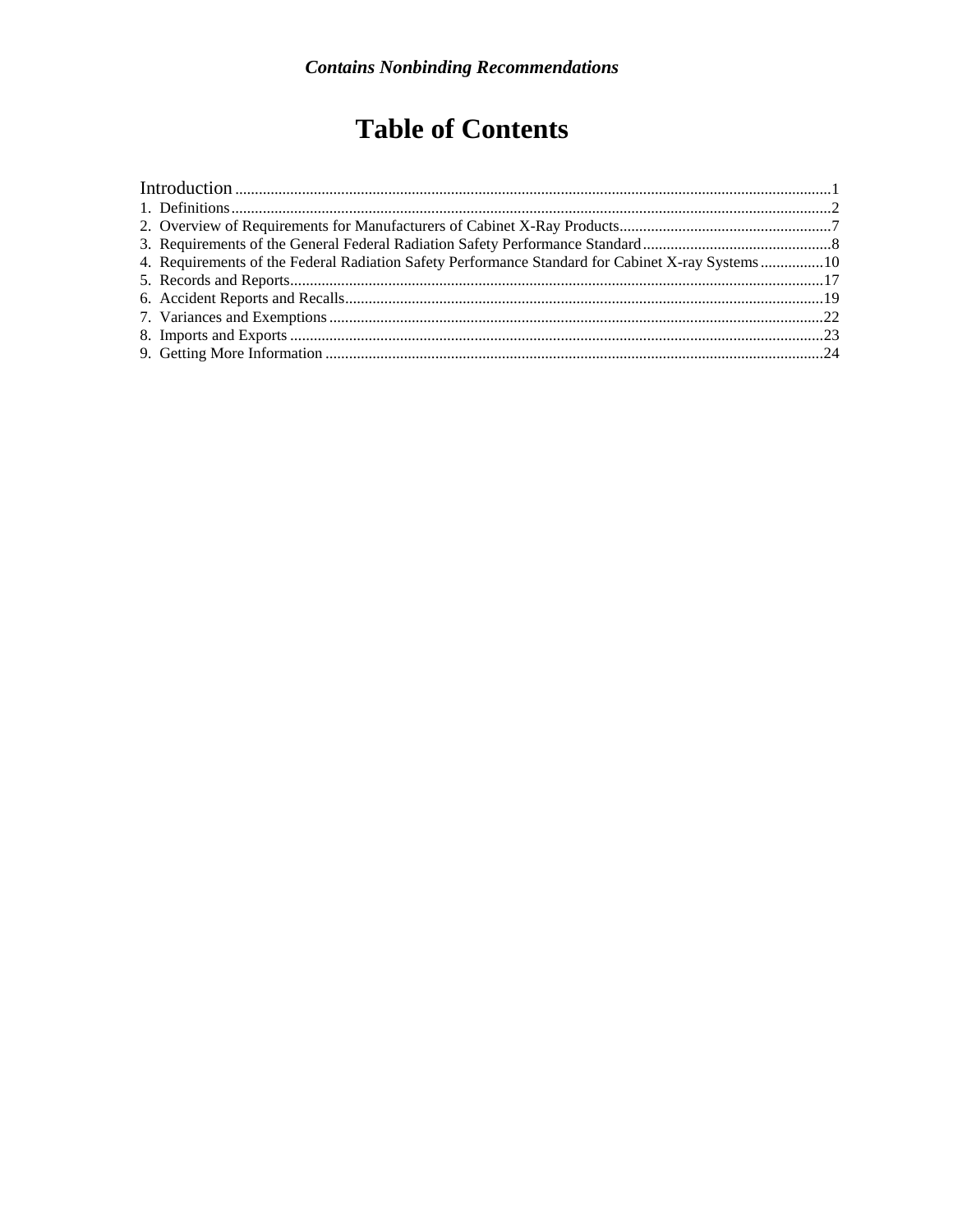# <span id="page-3-0"></span>**Guidance for Industry and FDA Staff**

# **Compliance Guide for Cabinet X-Ray Systems**

*This guidance represents the Food and Drug Administration's (FDA's) current thinking on this topic. It does not create or confer any rights for or on any person and does not operate to bind FDA or the public. You can use an alternative approach if the approach satisfies the requirements of the applicable statutes and regulations. If you want to discuss an alternative approach, contact the FDA staff responsible for implementing this guidance. If you cannot identify the appropriate FDA staff, call the appropriate number listed on the title page of this guidance.* 

### **Introduction**

 $\overline{a}$ 

Manufacturers of cabinet x-ray systems sold in the United States (U.S.) are responsible for complying with the electronic product radiation control provisions of the Federal Food, Drug, and Cosmetic Act (Act), including radiation performance standards [21 U.S.C. 360hh-360ss]. This guide is intended to assist manufacturers of cabinet x-ray systems with meeting the requirements of the Act and applicable federal radiation safety regulations [21 CFR  $1020.40$  $1020.40$ , Parts  $1000-1005$ ,  $1010<sup>1</sup>$ ]. The term 'manufacturers' includes those engaged in the business of manufacturing, assembling, or importing cabinet x-ray systems into the U.S.

The federal radiation safety performance standard for cabinet x-ray systems (performance standard) is found at 21 CFR 1020.40. Cabinet x-ray systems sold in the U.S. are required to comply with all applicable requirements of the performance standard. Before selling a cabinet x-ray system in the U.S., a manufacturer must certify that its product meets the applicable requirements of the performance standard [21 CFR 1010.2]. This certification must be based on a quality control and testing program that is in accordance with good manufacturing practices [21 CFR 1010.2]. Certification of compliance with a foreign

<span id="page-3-1"></span> $1$  In addition to the requirements implemented through these regulations, manufacturers must comply with other applicable provisions of the Act and regulations, including provisions applicable to the product if it is a medical "device" under the Act (21 U.S.C. 301(h)) or if the product is used in food irradiation (21 CFR Part 179). Discussion of medical device and food irradiation provisions and regulations is beyond the scope of this document.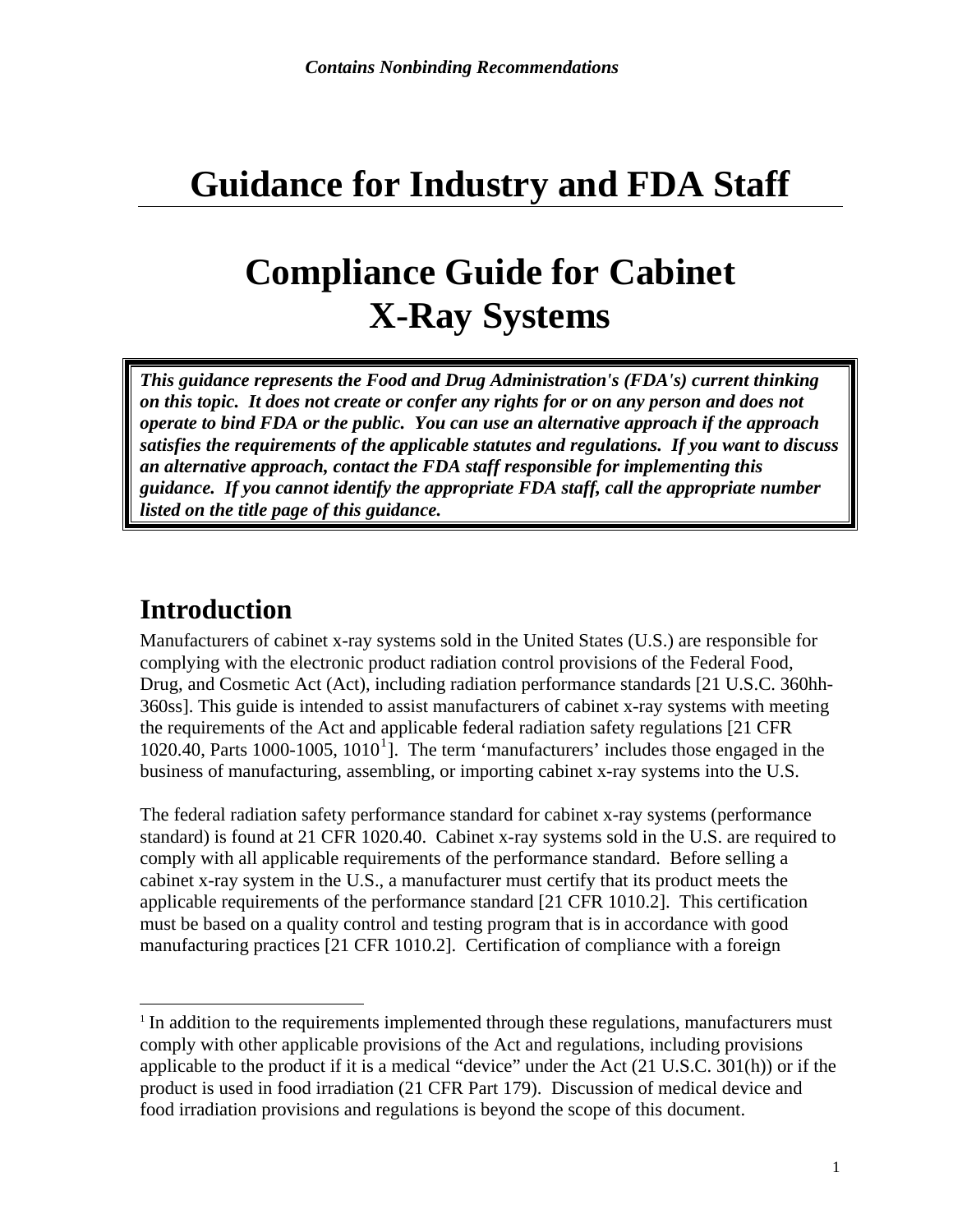<span id="page-4-0"></span>radiation safety standard can not be substituted for certification of compliance with the U.S. performance standard.

Throughout this guide, relevant sections of the regulation will be cited. This guide does not replace the regulations. Should a conflict between the two arise, the regulations supersede this guide. When the text of a regulation is quoted it will appear in *italics*.

You should direct specific questions to the contact person listed on the coversheet of this guide or in writing to:

> Center for Devices and Radiological Health Office of Communication, Education, and Radiation Programs (HFZ-240) Electronic Products Branch 10903 New Hampshire Avenue Silver Spring, MD 20993 Rockville, MD 20850

Phone: 301-796-5710 Fax: 301-847-8502

### **The Least Burdensome Approach**

We believe we should consider the least burdensome approach in all areas of medical device and electronic product regulation. This guidance reflects our careful review of the relevant scientific and legal requirements and what we believe is the least burdensome way for you to comply with those requirements. However, if you believe that an alternative approach would be less burdensome, please contact us so we can consider your point of view. You may send your written comments to the contact person listed in the preface to this guidance or to the CDRH Ombudsman. Comprehensive information on CDRH's Ombudsman, including ways to contact him, can be found on the Internet at <http://www.fda.gov/cdrh/ombudsman/>.

# **1. Definitions**

You may find many of the following definitions in 21 CFR 1000.3 or 1020.40(b) (we have provided the specific citations). Some of the definitions are interpretations of terms not specifically defined in the regulations but are based on our experience with electronic products.

#### **Categories of X-Ray Products**

 This guidance discusses a variety of x-ray categories. Cabinet x-ray systems are subject to the most extensive requirements because cabinet x-ray systems are subject to a specific performance standard [21 CFR 1020.40]. In addition to the performance standard [21 CFR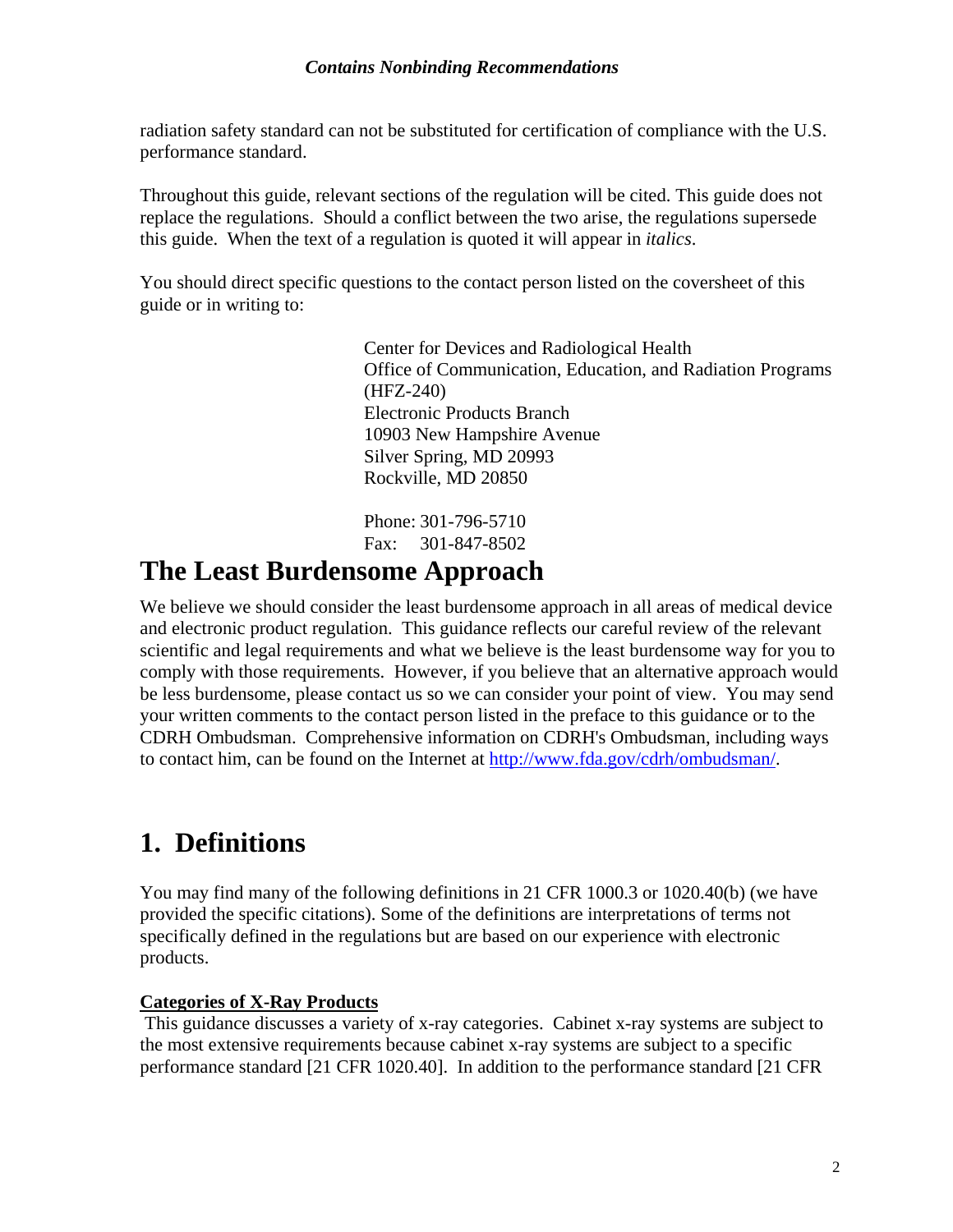1020.40], manufacturers of cabinet x-ray systems sold in the U.S. must comply with 21 CFR Parts 1000, 1002, 1003, 1004, 1005, and 1010.

• **Cabinet X-Ray System** [21 CFR 1020.40(b)(3)] *means an x-ray system with the x-ray tube installed in an enclosure (hereinafter termed cabinet) which, independently of existing architectural structures except the floor on which it may be placed, is intended to contain at least that portion of a material being irradiated, provide radiation attenuation, and exclude personnel from its interior during generation of x radiation. Included are all x-ray systems designed primarily for the inspection of carry-on baggage at airline, railroad, and bus terminals, and in similar facilities. An x-ray tube used within a shielded part of a building, or x-ray equipment which may temporarily or occasionally incorporate portable shielding is not considered a cabinet x-ray system.* 

A cabinet x-ray system always includes an x-ray tube installed in a shielded enclosure intended to contain the item being irradiated. The enclosure protects people from the x-rays generated and excludes people from the enclosure's interior. Because the shielding surrounds the volume exposed to x-ray and the shielding is an inherent part of the system, cabinet x-ray systems are sometimes referred to as closed x-ray systems.

Cabinet x-ray systems are primarily used for security screening and industrial quality control. Security applications range from screening baggage at airports to systems used to inspect trucks entering the U.S. Industrial quality control applications include food, circuit board, and tire inspections. There are also a few medical devices that are also cabinet x-ray systems such as x-ray systems used to view tissue samples.

The provisions of the performance standard apply to cabinet x-ray systems designed primarily for inspecting carry-on baggage manufactured or assembled on or after April 25, 1974. Additionally, the performance standard applies to **all** cabinet x-ray systems manufactured or assembled on or after April 10, 1975 [21 CFR 1020.40(a)].

If an x-ray system does not meet all of the criteria of the definition in the regulations, then it is not a cabinet x-ray system. For example, adding shielding to an existing room does not make that room a cabinet because the room is not independent of existing architectural structures. A free-standing shielded room independent of existing architectural structures, excluding the floor, built to house an x-ray tube is subject to the performance standard.

X-ray systems that are **not** cabinet x-ray systems are subject to different reporting requirements [21 CFR 1002.1, Table 1]. The performance standard [21 CFR 1020.40(a)] **does not** apply to:

·systems designed exclusively for microscopic examination of materials; ·systems designed for intentional exposure of humans to x-rays; or ·products that use radioactive material as the source of their radiation.

Other categories of x-ray systems are defined below.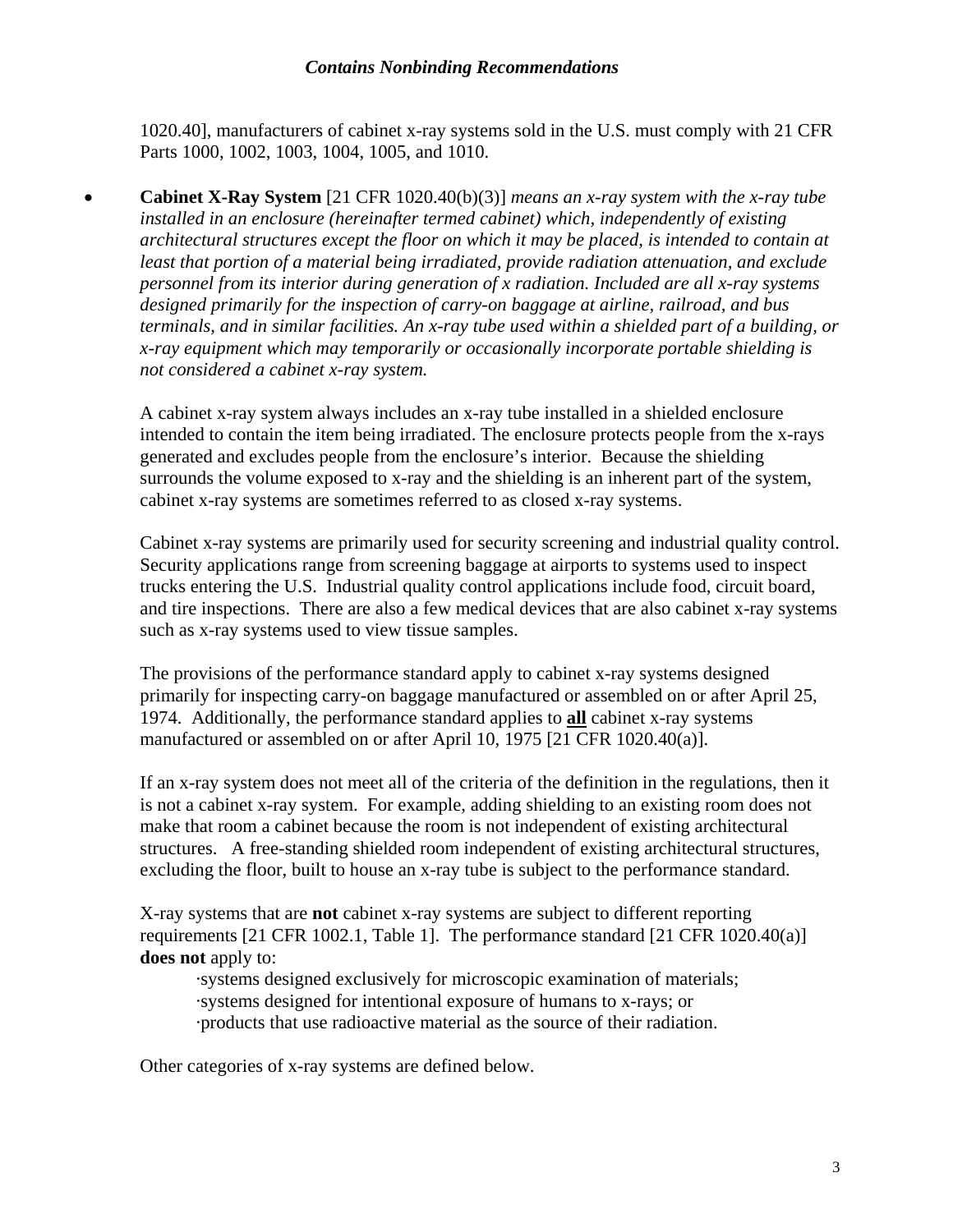#### **Products intended to produce particulate radiation or x-rays other than diagnostic[2](#page-6-0) or cabinet x-ray systems** [21 CFR 1002.1, Table 1]

Although the following products are not subject to a mandatory performance standard, the products and manufacturers are subject to regulation under the Act. Manufacturers of x-ray and particle radiation systems sold in the U.S. are responsible for complying with 21 CFR Parts 1000, 1002, 1003, 1004, and 21 CFR 1005.25. When possible, FDA recommends that manufacturers design their products to comply with voluntary consensus radiation safety standards when those standards are available and appropriate for the product.

#### • **Analytical X-Ray Systems**

Analytical x-ray systems are those systems that are designed exclusively for the microscopic examination of material. The phrase "exclusively for the microscopic examination of material," refers to x-ray spectroscopy, x-ray diffraction, or x-ray fluorescence. These x-ray systems are usually intended to be operated only in a laboratory setting. An x-ray system is exempt from the performance standard [21 CFR 1020.40(a)] when it is designed exclusively for microscopic examination of material. The performance standard is applicable to systems intended for education (for example teaching x-ray physics) or for industrial quality control used in a manufacturing environment because those uses are not, "exclusively for the microscopic examination of materials."

#### • **Medical X-Ray Systems**

Products that are not subject to the cabinet x-ray or diagnostic x-ray standards and that are medical devices are medical x-ray systems. Examples include, but are not limited to, radiation therapy products that use accelerators and veterinary x-ray systems.

#### • **Industrial X-Ray and Particulate Radiation Systems**

Products that are not subject to the cabinet x-ray or diagnostic x-ray standards, do not fall into the analytical x-ray or medical x-ray categories, and use x-ray tubes or accelerators to produce ionizing radiation fall into the industrial x-ray or particle radiation category. However, x-ray products that have an industrial purpose and are closed systems are cabinet x-ray systems subject to the performance standard. Examples of industrial x-ray systems include accelerators used for medical device sterilization, open beam systems used for nondestructive testing, open beam systems used for bomb detection, and personnel security screening systems that use x-rays.

#### **Regulatory Terms**

 $\overline{a}$ 

• **Accidental radiation occurrence** (ARO) [21 CFR 1000.3(a)] *means a single event or series of events that has/have resulted in injurious or potentially injurious exposure of any person to electronic product radiation as a result of the manufacturing, testing, or use of an electronic product.*

<span id="page-6-0"></span><sup>&</sup>lt;sup>2</sup> Diagnostic x-ray systems are subject to a specific performance standard, 21 CFR 1020.30.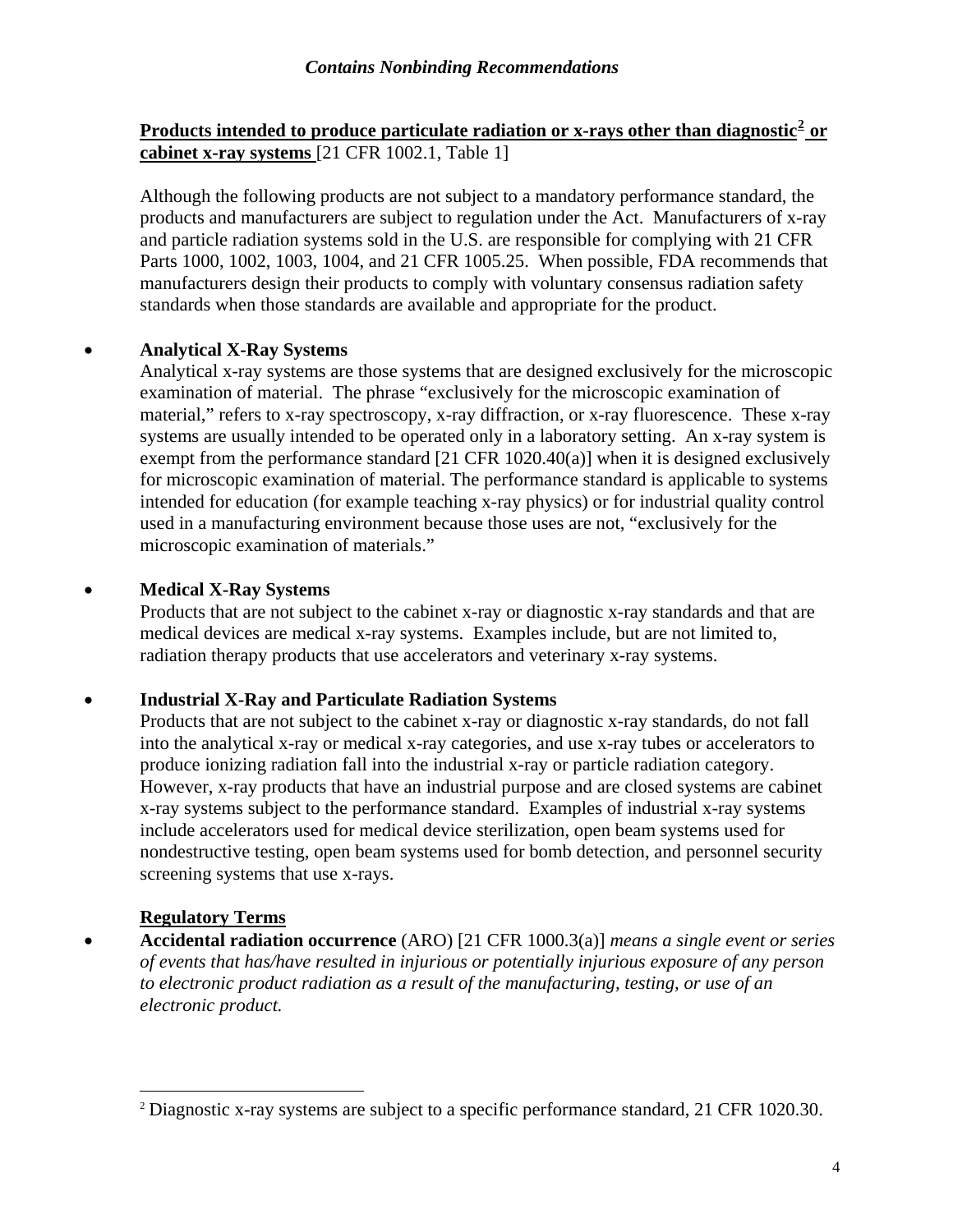Reports of an ARO are required by 21 CFR 1002.20. Discussion of this requirement appears in the **Reports and Records** section of this document.

• **Commerce** [21 CFR 1000.3(d)] *means:* 

*(1) Commerce between any place in any State and any place outside thereof, and (2) Commerce wholly within the District of Columbia.* 

Building a system for your own use at the location where it will be used is not ordinarily considered entry into commerce. Building a system for your company's use and transporting it from one location to another can be commerce.

- **Manufacturer** [21 CFR 1000.3(n)] *means any person engaged in the business of manufacturing, assembling, or importing electronic products.*
- **Model** [21 CFR 1000.3(o)] *means any identifiable, unique electronic product design, and refers to products having the same structural and electrical design characteristics and to which the manufacturer has assigned a specific designation to differentiate between it and other products produced by that manufacturer.*

#### **Cabinet X-Ray System Terms**

• **Access panel** [21 CFR 1020.40(b)(1)] *means any barrier or panel which is designed to be removed or opened for maintenance or service purposes, requires tools to open, and permits access to the interior of the cabinet.*

Any barrier that is designed to be moveable or opened for routine operation is a **door** (defined below), not an access panel.

Some cabinet x-ray systems have cosmetic covers that conceal electronics but do not allow access to the cabinet when opened. These covers are not access panels unless they are used to prevent access to interior system components that do allow access to the cabinet.

Tools can be keys or common tools such as screwdrivers and wrenches.

• **Aperture** [21 CFR 1020.40(b)(2)] *means any opening in the outside surface of the cabinet, other than a port, which remains open during generation of x radiation.*

Apertures are usually holes for routing cables, ventilation, or wiring into or out of the cabinet.

• **Cabinet** [interpreted from 21 CFR 1020.40(b)(3)] means the enclosure that contains an x-ray tube and is intended to contain at least that portion of a material being irradiated, provide radiation attenuation, and exclude personnel from its interior during generation of x radiation. The cabinet is the only space within a cabinet x-ray system where radiation exposure greater than the emission limit  $[21 \text{ CFR } 1020.40(c)(1)]$  is permitted.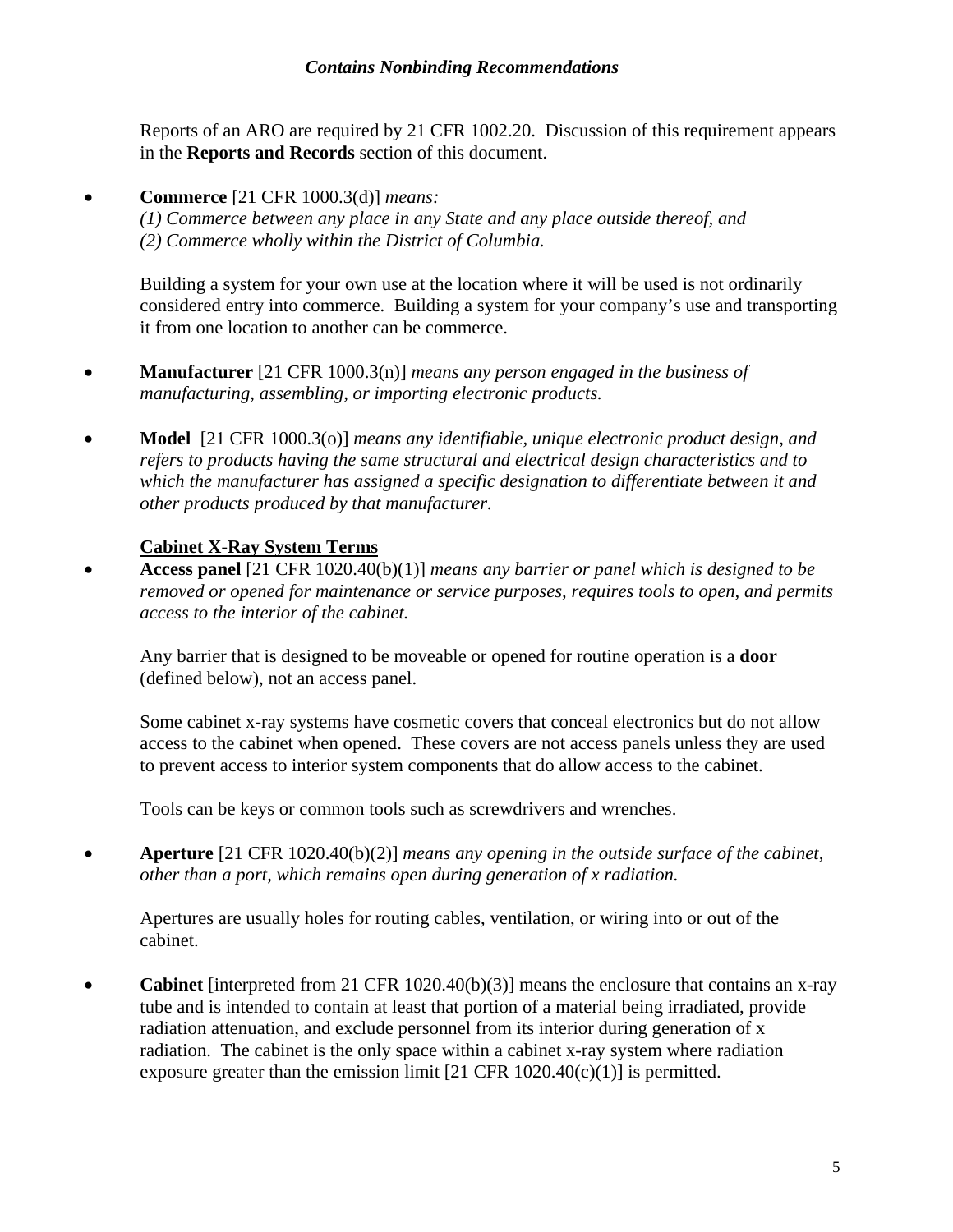• **Door** [21 CFR 1020.40(b)(4)] *means any barrier which is designed to be movable or opened for routine operation purposes, does not generally require tools to open, and permits access to the interior of the cabinet. For the purposes of paragraph*  $(c)(4)(i)$  *of this section, inflexible hardware rigidly affixed to the door shall be considered part of the door.*

If the barrier is only opened for maintenance and service, then it is an access panel as defined above. However, if the barrier must be moved for the material being irradiated to be placed in or removed from the cabinet as part of routine operations, then the barrier is a door even if tools are needed.

- **Exposure** [21 CFR 1020.40(b)(5)] *means the quotient of dQ by dm where dQ is the absolute value of the total charge of the ions of one sign produced in air when all the electrons (negatrons and positrons) liberated by photons in a volume element of air having mass dm are completely stopped in air.*
- **External surface** [21 CFR 1020.40(b)(6)] *means the outside surface of the cabinet x-ray system, including the high-voltage generator, doors, access panels, latches, control knobs, and other permanently mounted hardware and including the plane across any aperture or port.*
- **Floor** [21 CFR 1020.40(b)(7)] *means the underside external surface of the cabinet.*
- **Ground fault** [21 CFR 1020.40(b)(8)] *means an accidental electrical grounding of an electrical conductor.*
- **Port** [21 CFR 1020.40(b)(9)] *means any opening in the outside surface of the cabinet which is designed to remain open, during generation of x-rays, for the purpose of conveying material to be irradiated into and out of the cabinet, or for partial insertion for irradiation of an object whose dimensions do not permit complete insertion into the cabinet.*
- **Primary beam** [21 CFR 1020.40(b)(10)] *means the x radiation emitted directly from the target and passing through the window of the x-ray tube.*
- **Safety interlock** [21 CFR 1020.40(b)(11)] *means a device which is intended to prevent the generation of x radiation when access by any part of the human body to the interior of the cabinet x-ray system through a door or access panel is possible.*

One of the two interlocks required on each door must meet very specific requirements (discussed below). [21 CFR  $1020.40(c)(4)(i)$ ].

- **X-ray system** [21 CFR 1020.40(b)(12)] *means an assemblage of components for the controlled generation of x-rays.*
- **X-ray tube** [21 CFR 1020.40(b)(13)] *means any electron tube which is designed for the conversion of electrical energy into x-ray energy.*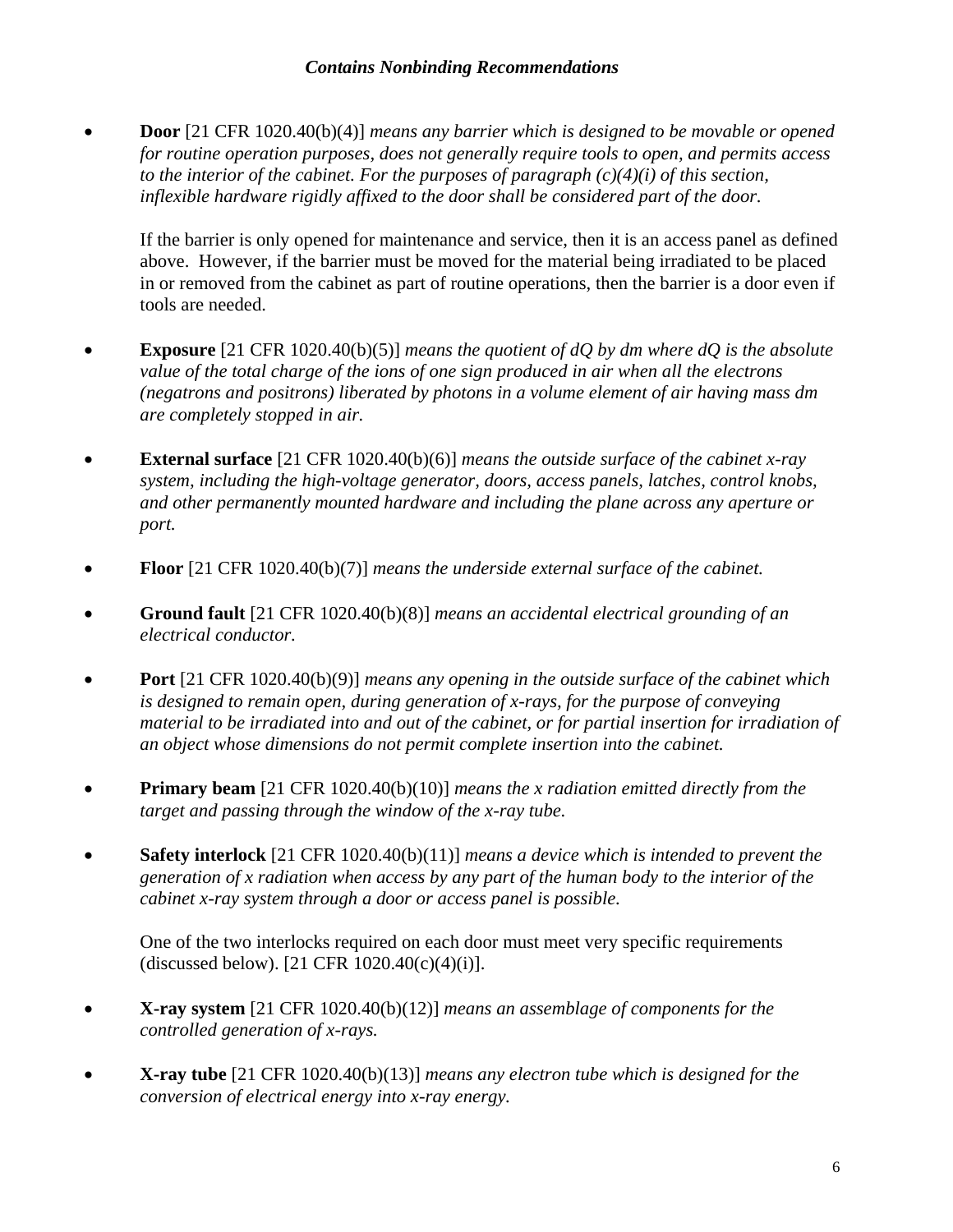# <span id="page-9-0"></span>**2. Overview of Requirements for Manufacturers of Cabinet X-Ray Products**

To comply with the Act and the regulations [21 CFR Parts 1000 – 1020], manufacturers of Cabinet X-Ray system products must:

- Design and manufacture their products to comply with the performance standard [21 CFR 1020.40].
- Test their products to assure compliance with the performance standard [21 CFR] 1010.2(c)]; this test should be an element of a quality control and testing program that is in accordance with good manufacturing practices.
- Certify that their products comply with the requirements of the performance standard [21 CFR 1010.2], based on their quality control and testing program.
- Permanently affix certification and identification labels to their cabinet x-ray system products [21 CFR 1010.2(b) and 1010.3].
- Maintain and preserve test and distribution records and a file of correspondence concerning radiation safety, safety complaints, and inquiries [21 CFR 1002.30 and 1002.31];
- Provide Cabinet X-Ray Product Reports [21 CFR 1002.10] to the Center for Devices and Radiological Health (CDRH), describing compliance of the product design, quality control, and testing program.
- Provide Annual Reports [21 CFR 1002.13] summarizing test data and records to CDRH;
- Report accidental radiation occurrences (i.e., has/have resulted in injurious or potentially injurious exposure) when reasonable grounds exist to suspect an incident has occurred. [21 CFR 1000.3(a) and 1002.20];
- Report radiation safety defects or failure to comply with the performance standard [21 CFR 1003.10];
- Recall (repurchase/refund, repair, or replace) products that have a radiation safety defect or fail to comply with the performance standard [21 CFR 1004].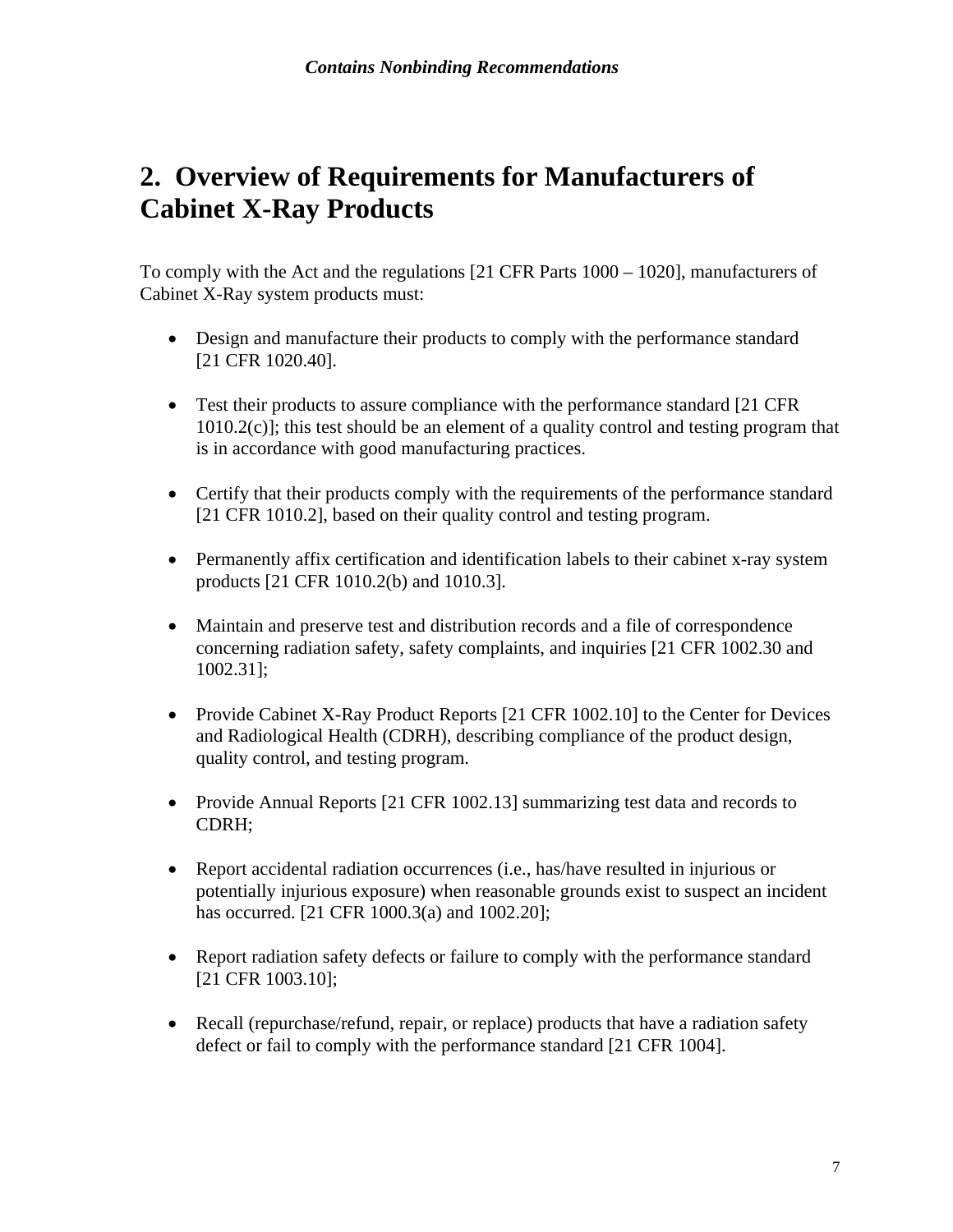- <span id="page-10-0"></span>• Provide all labels, reports, data, specifications, and correspondence in English [21] CFR 1010.2(b) and 1010.3(a)].
- Additionally, cathode ray tube (CRT) video monitors used in a cabinet x-ray system should be certified to meet the requirements of the federal radiation safety performance standard for television receiver products [21 CFR 1020.10].
- Designate an agent in the U.S. if the original manufacturer is not located in the U.S. [21 CFR 1005.25]

The details of these requirements are discussed in other sections of this document.

# **3. Requirements of the General Federal Radiation Safety Performance Standard**

The general performance standard for electronic products [21 CFR Part 1010] applies to cabinet x-ray systems because the specific performance standard for cabinet x-ray systems [21 CFR 1020.40] applies. The general standard contains the requirements for manufacturer certification of compliance to the specific standard as well as requirements for product identification. The general standard also contains the regulations regarding variances and exemptions from the specific standard.

#### **Certification** [21 CFR 1010.2]

*(a) Every manufacturer of an electronic product for which an applicable standard is in effect under this subchapter shall furnish to the dealer or distributor, at the time of delivery of such product, the certification that such product conforms to all applicable standards under this subchapter.* 

*(b) The certification shall be in the form of a label or tag permanently affixed to or inscribed on such product so as to be legible and readily accessible to view when the product is fully assembled for use, unless the applicable standard prescribes some other manner of certification. All such labels or tags shall be in the English language.* 

*(c) Such certification shall be based upon a test, in accordance with the standard, of the individual article to which it is attached or upon a testing program which is in accordance with good manufacturing practices. The Director, Center for Devices and Radiological Health may disapprove such a testing program on the grounds that it does not assure the adequacy of safeguards against hazardous electronic product radiation or that it does not assure that electronic products comply with the standards prescribed under this subchapter.* 

Manufacturers of cabinet x-ray system products must certify their products comply with all the applicable requirements of the performance standard [21 CFR 1020.40]. The certification must be in the form of a label or tag permanently affixed to or inscribed on the cabinet x-ray product, and it must be legible, written in English, and readily accessible to view when the product is fully assembled. The certification must be based on a quality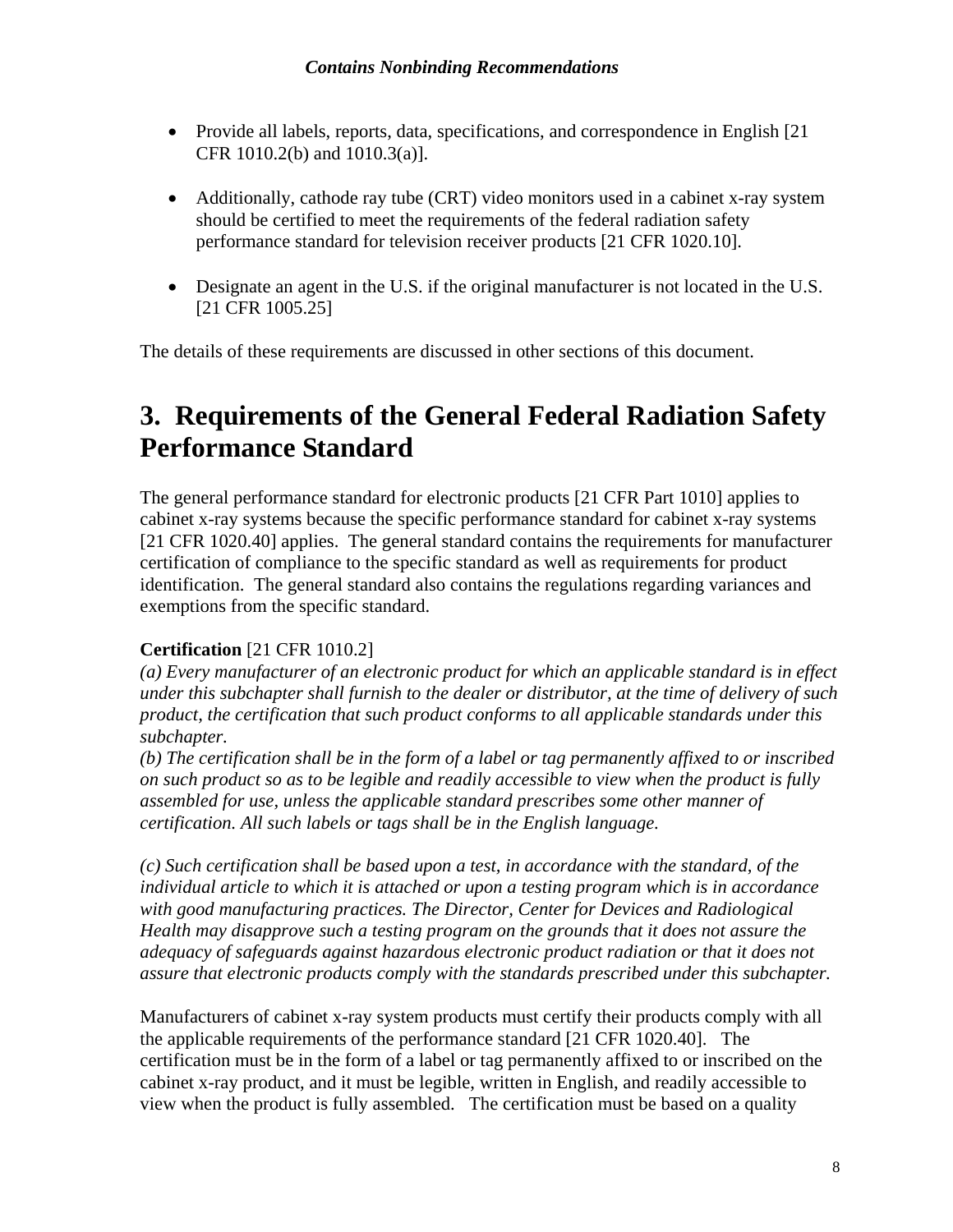control and testing program which is carried out in accordance with good manufacturing practices. In addition, the certification must be furnished to the dealers or distributors at the time of delivery.

The certification label must contain a statement that the product complies with the applicable performance standard. The regulations do not require specific wording of the certification statement. This label may not be ambiguous about compliance with the performance standard.

FDA does not approve cabinet x-ray products' compliance with the performance standard. Certification is the manufacturer's statement that its product complies with all of the applicable requirements of the cabinet x-ray radiation safety performance standard [21 CFR 1020.40] and the general performance standard [21 CFR Part 1010]. Manufacturers are responsible for assuring the certification is true to the best of their knowledge. This statement of certification must be based on a quality control and testing program that demonstrates that each product manufactured complies with the applicable standard.

FDA can disapprove a manufacturer's quality control and testing program if it is not adequate because it does not assure compliance with the performance standards. Because certification must be based on a test or testing program that shows the product conforms to the standards, a manufacturer cannot certify its products if its quality control and testing program is disapproved. Therefore, if FDA disapproves a quality control and testing program a manufacturer cannot legally sell its products.

#### **Identification** [21 CFR 1010.3]

*(a) Every manufacturer of an electronic product to which a standard under this subchapter is applicable shall set forth the information specified in paragraphs (a)(1) and (2) of this section. This information shall be provided in the form of a tag or label permanently affixed or inscribed on such product so as to be legible and readily accessible to view when the product is fully assembled for use or in such other manner as may be prescribed in the applicable standard. Except for foreign equivalent abbreviations as authorized in paragraph (a)(1) of this section all such labels or tags shall be in the English language.* 

*(a)(1) The full name and address of the manufacturer of the product; abbreviations such as "Co.," "Inc.," or their foreign equivalents and the first and middle initials of individuals may be used. Where products are sold under a name other than that of the manufacturer of the product, the full name and address of the individual or company under whose name the product was sold may be set forth, provided such individual or company has previously supplied the Director, Center for Devices and Radiological Health with sufficient information to identify the manufacturer of the product.* 

*(a)(2) The place and month and year of manufacture:* 

*(i) The place of manufacture may be expressed in code provided the manufacturer has previously supplied the Director, Center for Devices and Radiological Health with the key to such code.*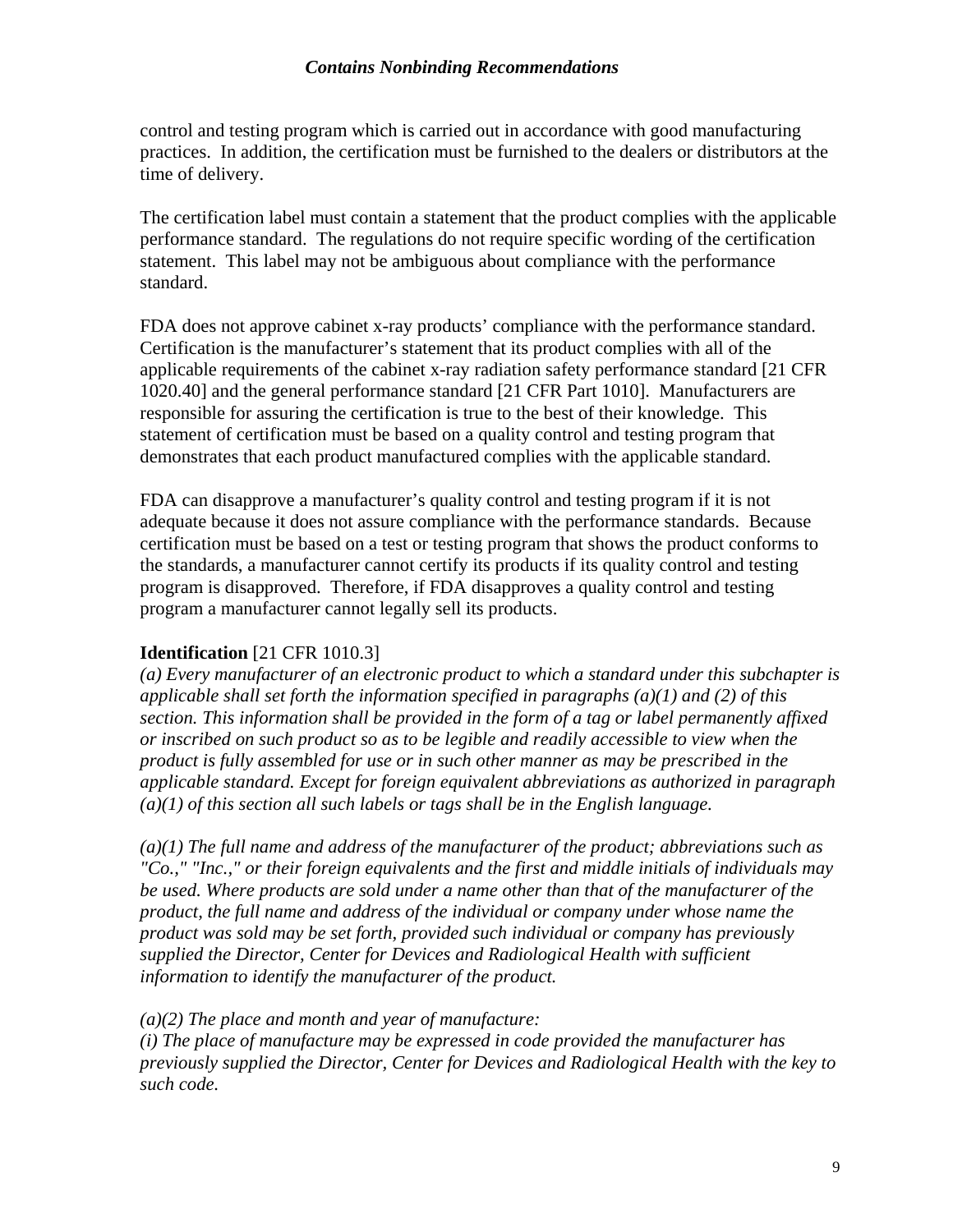<span id="page-12-0"></span>*(ii) The month and year of manufacture shall be provided clearly and legibly, without abbreviation, and with the year shown as a four-digit number as follows:* 

*Manufactured: (Insert Month and Year of Manufacture.)* 

*(b) In the case of products for which it is not feasible to affix identification labeling in accordance with paragraph (a) of this section, upon application by the manufacturer, the Director, Center for Devices and Radiological Health may approve an alternate means by which such identification may be provided.* 

*(c) Every manufacturer of an electronic product to which a standard under this subchapter is applicable shall provide to the Director, Center for Devices and Radiological Health a list identifying each brand name which is applied to the product together with the full name and address of the individual or company for whom each product so branded is manufactured.* 

Manufacturers must place identification information on their cabinet x-ray system which is either permanently affixed as a tag or a label or is inscribed on the product. This information must be legible, written in English, and readily accessible to view when the product is fully assembled. The identification information must include:

- 1. The full name and address of the manufacturer.
	- a. If the product is sold under a different name, then the full name and address of the individual or company selling the product may appear instead if information to identify the manufacturer has been previously provided to CDRH in a product report [21 CFR 1002.10] or supplemental report [21 CFR 1002.11].
	- b. See 21 CFR  $1010.3(a)(1)$  for the details on acceptable abbreviations in the manufacturer's name.
- 2. The place of manufacture.
- 3. The month and year of manufacture.
	- a. The month and year must not be abbreviated.

# **4. Requirements of the Federal Radiation Safety Performance Standard for Cabinet X-ray Systems**

Manufacturers are required to certify [21 CFR 1010.2] that their products sold in the U.S. comply with the radiation safety performance standard for cabinet x-ray systems [21 CFR 1020.40]. The applicability of the performance standard is discussed above in the definitions of the terms 'cabinet x-ray system' and 'analytical x-ray system.'

**Emission Limit** [21 CFR 1020.40(c)(1)(i)]**:** *Radiation emitted from the cabinet x-ray system shall not exceed an exposure of 0.5 milliRoentgen in one hour at any point five centimeters outside the external surface.*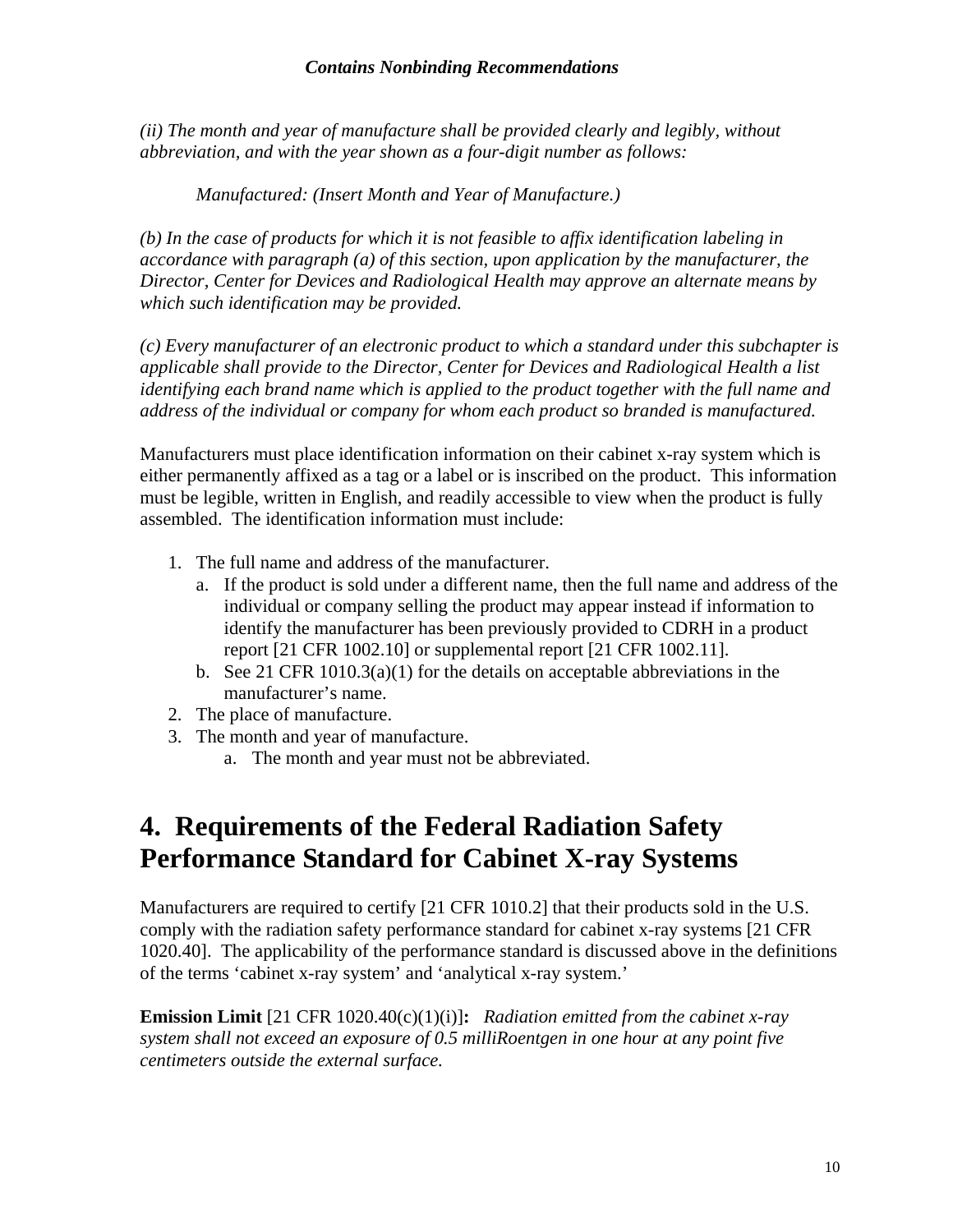This requirement does not limit the rate of x-ray emission. It limits the total emission possible in any one hour. Consider the factors that will result in the maximum x-ray emission from the external surface of your product when designing your test program. The system must be tested at the settings and operating conditions resulting in the highest output to assure that this limit can not be exceeded [21 CFR 1010.2].

The amount of time x-ray can be on (x-ray on time) in any one-hour period, the duty cycle, is a factor in meeting this requirement. X-ray on time can be limited by physical system properties or interlocks. Total emissions must not exceed an exposure of 0.5 mR in one hour even when x-ray on time is at its maximum.

Cabinet x-ray systems with ports often use lead curtains to reduce the emissions. Most lead curtains are composed of multiple strips of leaded material. These strips of leaded material are deflected as items pass through creating intermittent gaps. A cabinet x-ray system with ports covered by lead curtains must meet the emission limit at the plane of any port even during an hour when items are being loaded into the system as fast as the system allows. A check of the condition of lead curtains should be included on the maintenance schedule [21 CFR  $1020.40(c)(9)(i)$  to assure the system remains compliant with the performance standard.

**Test and Measurement** [21 CFR 1020.40(c)(1)(ii)]: *Compliance with the exposure limit in paragraph (c)(1)(i) of this section shall be determined by measurements averaged over a cross-sectional area of ten square centimeters with no linear dimension greater than 5 centimeters, with the cabinet x-ray system operated at those combinations of x-ray tube potential, current, beam orientation, and conditions of scatter radiation which produce the maximum x-ray exposure at the external surface, and with the door(s) and access panel(s) fully closed as well as fixed at any other position(s) which will allow the generation of x radiation.* 

The standard states that compliance is determined by measurements averaged over a crosssectional area of 10 square centimeters with no linear dimension greater than 5 centimeters. This means that when FDA makes a measurement to determine if a product complies with the emission limit, our test procedure will use a meter that meets that criteria or a test procedure that produces equivalent results. When selecting instrumentation and designing test procedures, manufacturers should be able to justify the equivalence of their results.

You should explain any correction factors used in your test and subsequent calculations in your procedure and your product report.

The measurement from the point of the highest emission reading must be less than the .5 mR emission limit  $[21 \text{ CFR } 1020.40(c)(1)(i)]$ . An average of all emission measurements that is less than 0.5 mR in one hour is not sufficient to demonstrate compliance with the performance standard.

You should set the rejection limit for your test to determine compliance with the emission limit conservatively to account for the inherent error from measurement methods and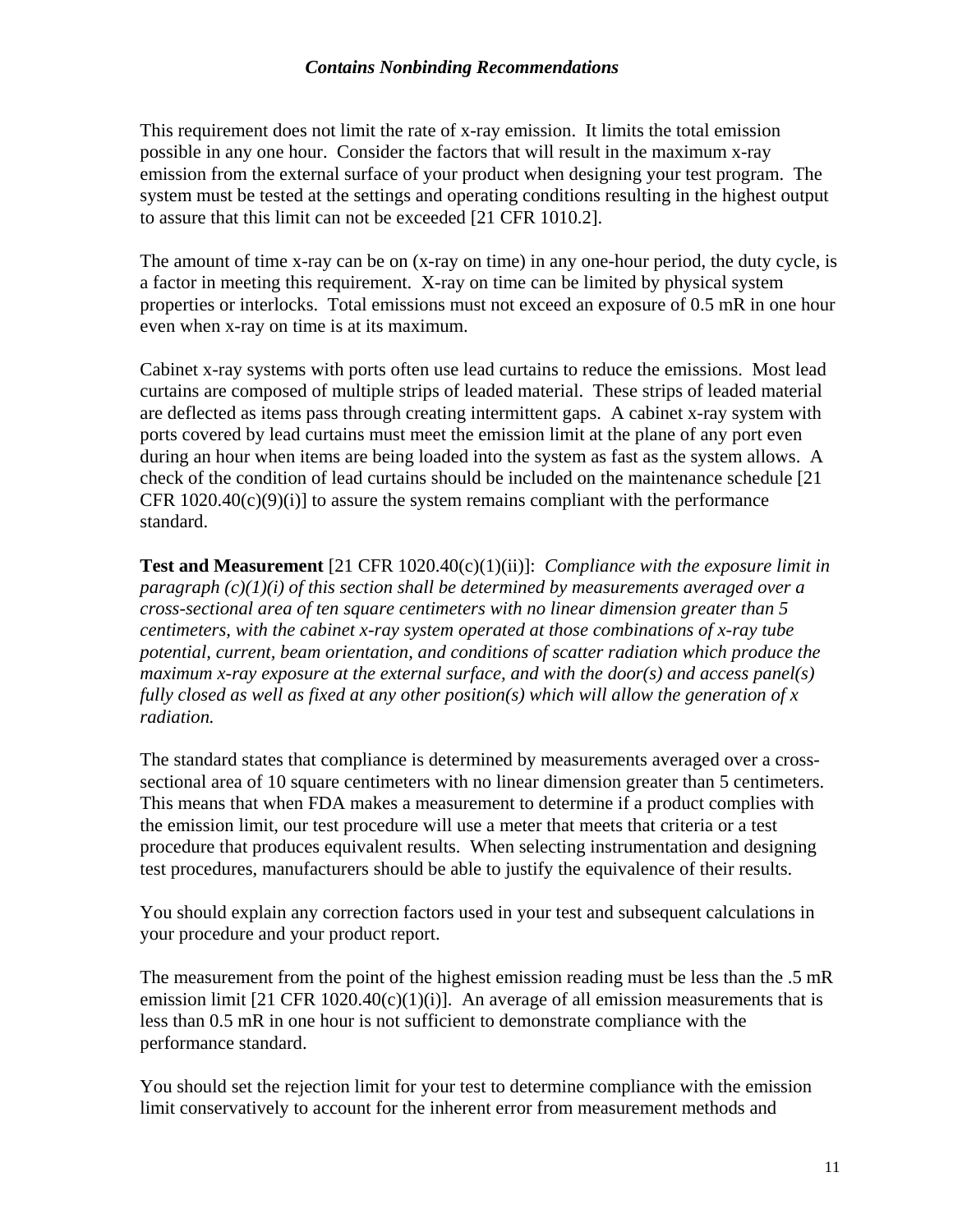instrument accuracy. A rejection limit set at the emission limit might result in false certification of a product that does not comply but appeared to comply with the performance standard.

For your records, you need to write the measured exposure as a numerical measurement of the worst case emission from every system that you test. You must provide a summary of these test results as a histogram in your annual report [21 CFR 1002.30; see Guide for Filing Annual Reports for X-ray Components and Systems (July 1980) ([http://www.fda.gov/cdrh/radhlth/pdf/xrcrpt0a.pdf\)](http://www.fda.gov/cdrh/radhlth/pdf/xrcrpt0a.pdf)].

#### **Instrumentation**

Thin walled Geiger-Mueller (GM) meters are very useful in making a qualitative measurement to identify the location of the largest amount of radiation emission on a cabinet x-ray system's external surface. GM meters cannot be adequately calibrated for making quantitative measurements of x-ray emission. X-ray tubes produce radiation that contains a spectrum of different energies. GM meters do not have a linear response to radiation at different energies. GM meters respond to the number of ionizing events occurring in their measurement volume; however, they produce no information about the energy associated with each ionization event. Therefore, GM meters do not respond with equal count rates to equal exposure rates from photons of different energies. You should not assume that because a GM meter's readout scale is scribed in exposure rate units that the meter will accurately measure that quantity. More information about instrument selection criteria can be found in National Council on Radiation Protection and Measurements (NCRP) reports 57 and 112 (available from [http://www.ncrponline.org\)](http://www.ncrponline.org/).

Ion chambers are usually appropriate instruments for making quantitative measurements of radiation emission from cabinet x-ray systems. You should calibrate instruments as recommended by their manufacturers. Calibration should be done for an appropriate energy range for your product. Calibrating a meter with a Cesium 137 source (beta 511 keV and gamma 662 keV) and using it to measure a 120 kVp x-ray spectrum will lead to error that may be significant.

**Floors** [21 CFR 1020.40(c)(2)]**:** *A cabinet x-ray system shall have a permanent floor. Any support surface to which a cabinet x-ray system is permanently affixed may be deemed the floor of the system.* 

When a space is occupied below the floor where a cabinet x-ray system is located, the floor may need additional shielding to assure that the emission below the floor meets the requirements of 21 CFR 1020.40(c)(1).

**Ports and Apertures** [21 CFR 1020.40(c)(3)]**:** *(i) The insertion of any part of the human body through any port into the primary beam shall not be possible. (ii) The insertion of any part of the human body through any aperture shall not be possible.* 

This requirement is intended to prevent accidental and routine operator exposure to the primary x-ray beam. Under this provision, insertion of any body part into a port must not be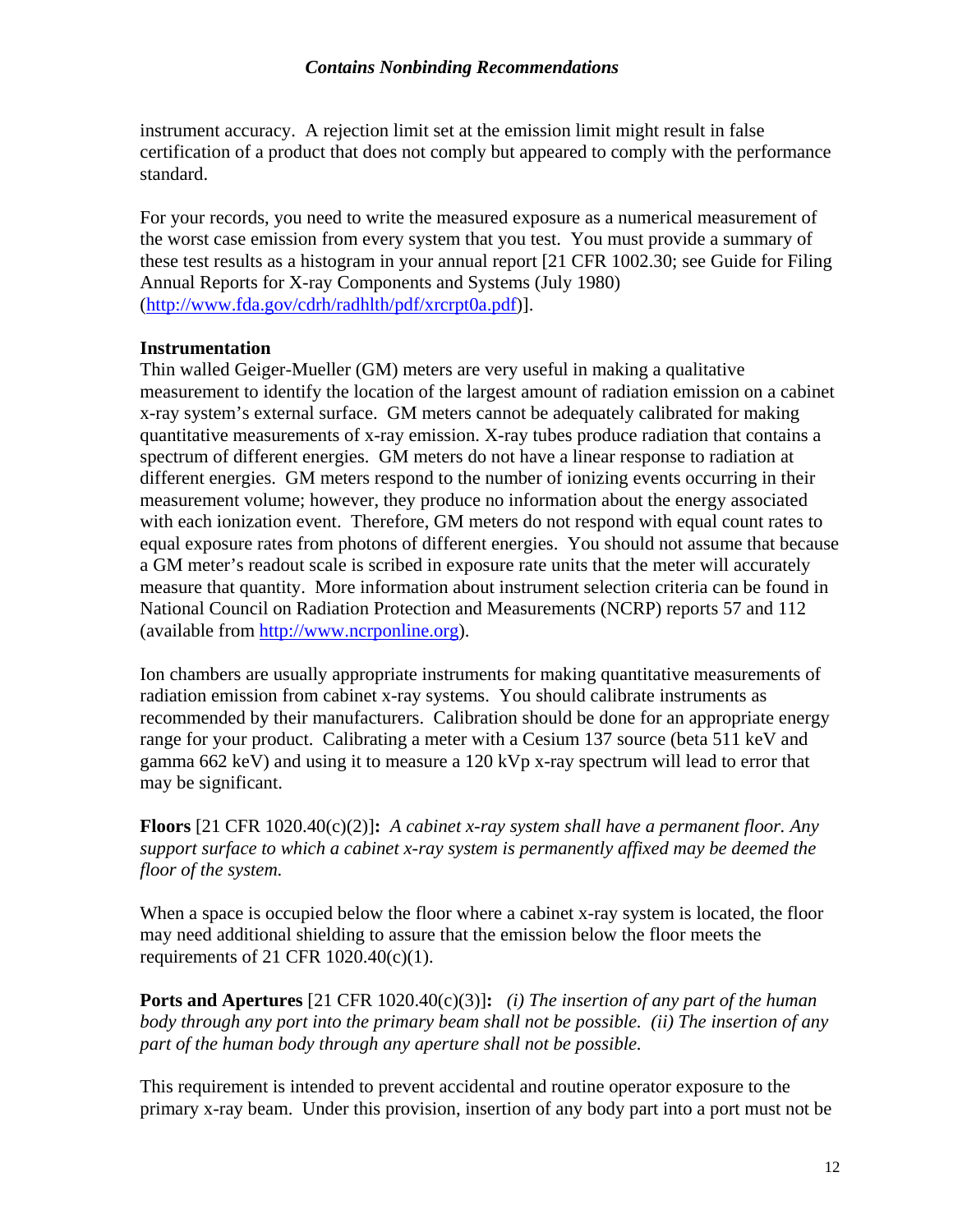a standard operating procedure. This requirement is not intended to prevent people from intentionally attempting to defeat system safety features to reach the primary beam. Contorting to reach into, crawling into, or riding through the port into the system are examples of intentional defeat of safety systems.

You can use many means to meet this requirement. A system with a straight tunnel that is at least 36 inches from any port to the primary beam complies with this requirement. A system with a straight tunnel less than 36 inches from any port to the primary beam should have some means other than distance to make the primary beam difficult to reach. One example includes incorporating photoelectric sensors that turn on the beam when interrupted, and placed so they are unlikely to be triggered by someone in a normal posture reaching into the cabinet. Another example is locating system ports lower (near the floor) or higher (at head height) than is conventional. Also, integrating the system into a production line where the products being examined move fast enough to limit access to the port itself.

When your product uses ports  $[21 \text{ CFR } 1020.40(b)(9)]$ , you should describe the means used to prevent unintentional access to the primary beam in your product report. An isometric view of the cabinet system showing these features is often very helpful. Drawings or photos that show both a top down and side view can also make it much easier to explain your system's safety features.

**Safety Interlocks** [21 CFR 1020.40(c)(4)(i)]**:** *Each door of a cabinet x-ray system shall have a minimum of two safety interlocks. One, but not both of the required interlocks shall be such that door opening results in physical disconnection of the energy supply circuit to the high-voltage generator, and such disconnection shall not be dependent upon any moving part other than the door.* [Note: Safety interlock is defined in 21 CFR 1020.40(b)(11).]

The primary door interlock should be of conventional design. The second door interlock must physically disconnect the energy supply circuit to the high voltage generator. Physical disconnection means opening the energy supply circuit by removing a piece of the circuit. This is usually accomplished with a 'knife-edge and finger stock' or 'plug and socket' type connection. It is good practice to assure the primary interlock will remove power from the energy supply circuit before the physical disconnection occurs. Relays, micro switches, and 'safety switches' all contain moving parts and, therefore, cannot be used to satisfy the requirement that the physical disconnect interlock is "not dependent on any moving part other than the door."

[21 CFR 1020.40(c)(4)(ii)] *Each access panel shall have at least one safety interlock.* 

Access panel interlocks are not required to physically disconnect the energy supply circuit.

[21 CFR 1020.40(c)(4)(iii)] *Following interruption of x-ray generation by the functioning of any safety interlock, use of a control provided in accordance with paragraph (c)(6)(ii) of this section shall be necessary for resumption of x-ray generation.*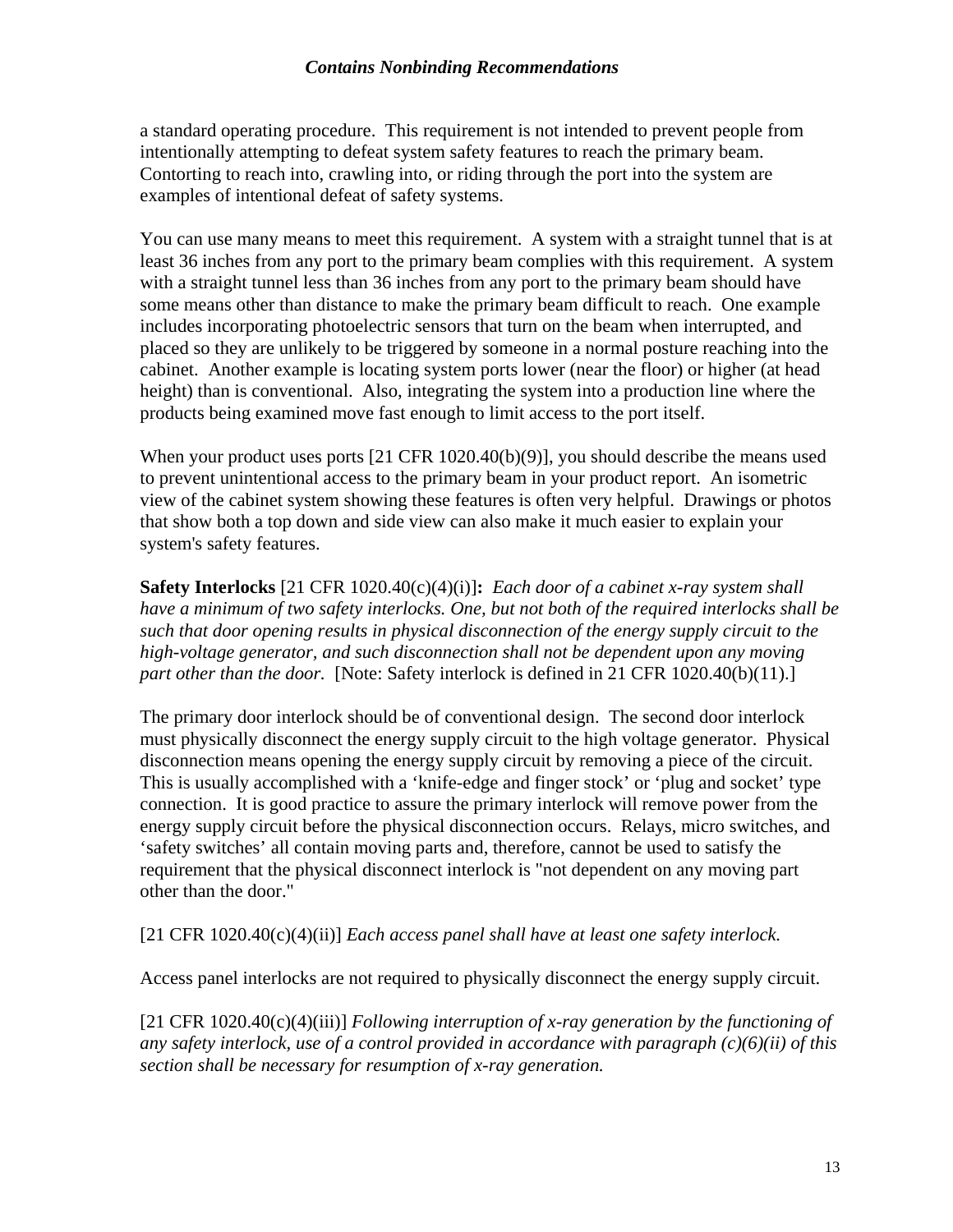After the triggering of any interlock, it must be necessary to use a control that is in compliance with the control regulations to resume x-ray generation. This requirement prevents the use of an interlock as a switch to turn x-ray production on.

[21 CFR 1020.40(c)(4)(iv)] *Failure of any single component of the cabinet x-ray system shall not cause failure of more than one required safety interlock.*

**Ground Fault** [21 CFR 1020.40(c)(5)]**:** *A ground fault shall not result in the generation of x-rays.* 

A narrative text describing the possible ground fault failures and why they can not result in generation of x-rays is a good way to document compliance with this requirement [21 CFR 1002]. A simplified block electrical diagram to illustrate your analysis of possible ground faults is also helpful.

**Controls and Indicators** [21 CFR 1020.40(c)(6)]**:** *For all systems to which this section is applicable there shall be provided:*

 $[21 \text{ CFR } 1020.40(c)(6)(i)]$  *A key-actuated control to insure that x-ray generation is not possible with the key removed.*

[21 CFR 1020.40(c)(6)(ii)] *A control or controls to initiate and terminate the generation of x-rays other than by functioning of a safety interlock or the main power control.*

[21 CFR 1020.40(c)(6)(iii)] *Two independent means which indicate when and only when x-rays are being generated, unless the x-ray generation period is less than one-half second, in which case the indicators shall be activated for one-half second, and which are discernible from any point at which initiation of x-ray generation is possible. Failure of a single component of the cabinet x-ray system shall not cause failure of both indicators to perform their intended function. One, but not both, of the indicators required by this subdivision may be a milliammeter labeled to indicate x-ray tube current. All other indicators shall be legibly labeled "***X-RAY ON**".

[21 CFR 1020.40(c)(6)(iv)] *Additional means other than milliammeters which indicate when and only when x-rays are being generated, unless the x-ray generation period is less than one-half second in which case the indicators shall be activated for one-half second, as needed to insure that at least one indicator is visible from each door, access panel, and port, and is legibly labeled "***X-RAY ON***".* 

At least one indicator must be visible from each door, access panel, and port. These indicators must be legibly labeled "**X-RAY ON**". These additional indicators can not be milliammeters. The additional indicators must indicate when and only when x-rays are being generated. If the x-ray generation period is less than one-half second, the indicators must be activated for one-half second.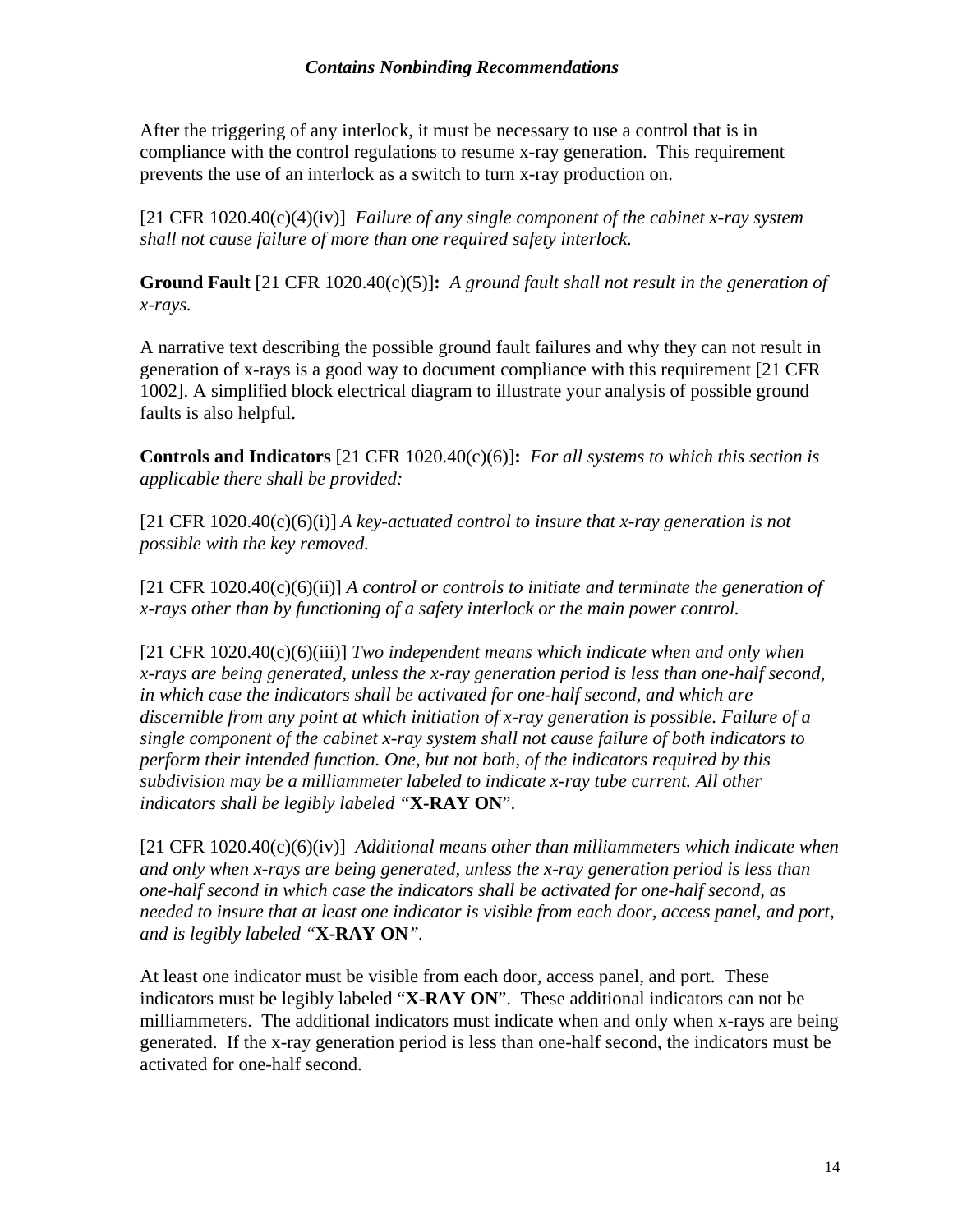Some systems have standby modes where it is necessary to provide some current to the x-ray tube and some use capacitors to supply the tube. In these situations, there is not enough current for an x-ray tube to produce sufficient radiation for normal operation but there may be enough current to produce some radiation. It is appropriate to have the x-ray on indicators indicate whenever there is any current available to the x-ray tube. We also recommend that you have an additional indicator to show when x-rays are being produced at an operational level.

**Additional Controls and Indicators** [21 CFR 1020.40(c)(7)]**:** *For cabinet x-ray systems designed to admit humans there shall also be provided:* 

*(i) A control within the cabinet for preventing and terminating x-ray generation, which cannot be reset, overridden or bypassed from the outside of the cabinet.* 

*(ii) No means by which x-ray generation can be initiated from within the cabinet.* 

*(iii) Audible and visible warning signals within the cabinet which are actuated for at least 10 seconds immediately prior to the first initiation of x-ray generation after closing any door designed to admit humans. Failure of any single component of the cabinet x-ray system shall not cause failure of both the audible and visible warning signals.* 

*(iv) A visible warning signal within the cabinet which remains actuated when and only when x-rays are being generated, unless the x-ray generation period is less than one-half second in which case the indicators shall be activated for one-half second.* 

*(v) Signs indicating the meaning of the warning signals provided pursuant to paragraphs (c)(7) (iii) and (iv) of this section and containing instructions for the use of the control provided pursuant to paragraph (c)(7)(i) of this section. These signs shall be legible, accessible to view, and illuminated when the main power control is in the "on" position.* 

**Warning Labels** [21 CFR 1020.40(c)(8)]**:** *(i) There shall be permanently affixed or inscribed on the cabinet x-ray system at the location of any controls which can be used to initiate x-ray generation, a clearly legible and visible label bearing the statement:*  **Caution: X-Rays Produced When Energized**

*(ii) There shall be permanently affixed or inscribed on the cabinet x-ray system adjacent to each port a clearly legible and visible label bearing the statement:*  **Caution: Do Not Insert Any Part of the Body When System is Energized--X-ray Hazard**

**Instructions** [21 CFR 1020.40(c)(9)(i)]**:** *Manufacturers of cabinet x-ray systems shall provide for purchasers, and to others upon request at a cost not to exceed the cost of preparation and distribution, manuals and instructions which shall include at least the following technical and safety information: Potential, current, and duty cycle ratings of the x-ray generation equipment; adequate instructions concerning any radiological safety procedures and precautions which may be necessary because of unique features of the*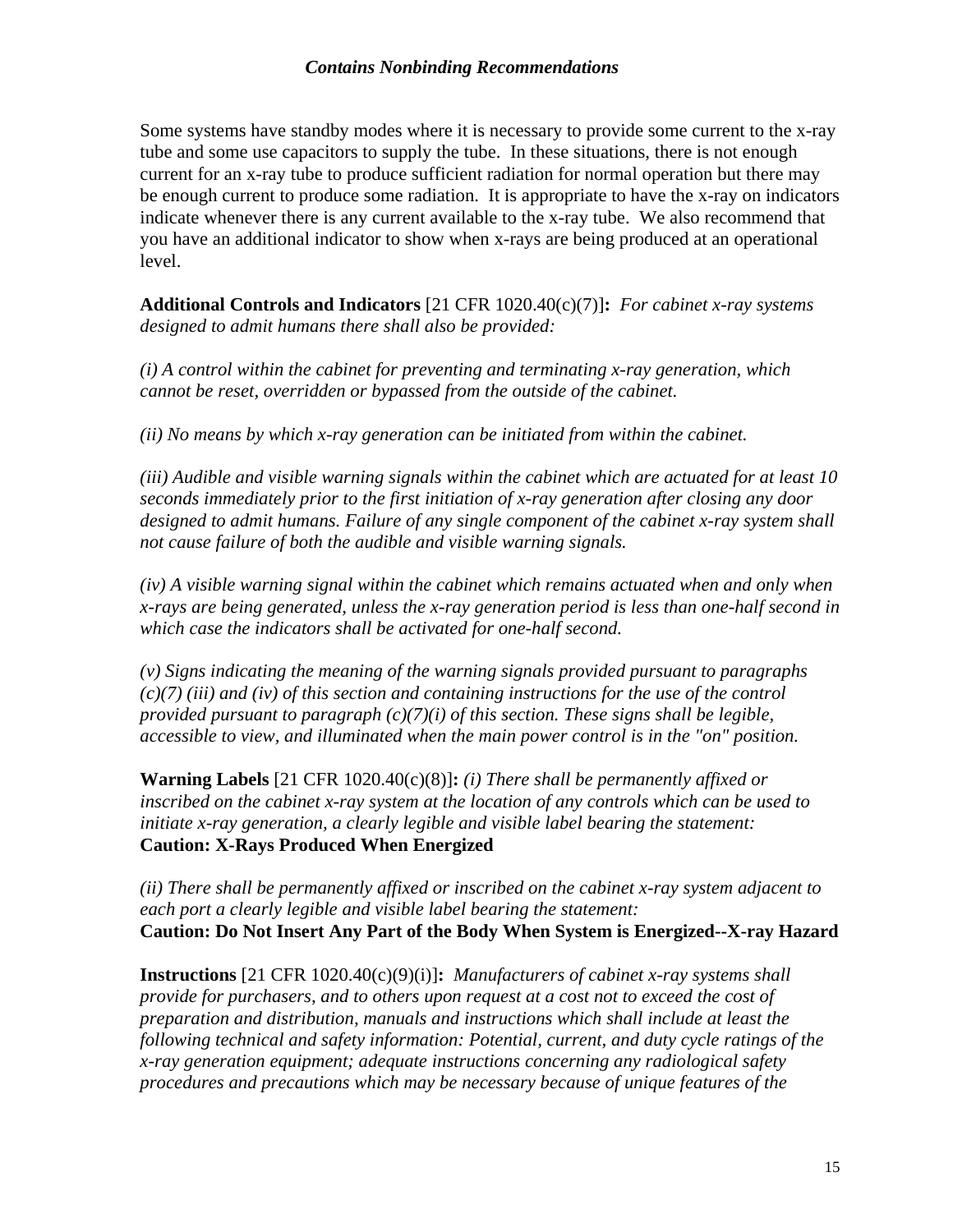*system; and a schedule of maintenance necessary to keep the system in compliance with this section.*

In addition to major maintenance, such as when to change the x-ray tube, the schedule of maintenance should include items such as daily, weekly, monthly, and annual inspections to be carried out by the system operators. For example, your maintenance schedule could state, "Operators must check that all indicator lights function at least once a day." Another example would be periodic inspection of the condition of lead curtains for systems that use lead curtains. This regulation does not require that the maintenance schedule tell a system owner how to perform all of the required maintenance, only what maintenance must be done and how often.

Failure to provide a schedule of necessary maintenance is a common problem. If your product truly does not need any scheduled maintenance to keep it in compliance with the standard, you should explain why in your product report and provide a clear justification.

[21 CFR 1020.40(c)(9)(ii)] *Manufacturers of cabinet x-ray systems which are intended to be assembled or installed by the purchaser shall provide instructions for assembly, installation, adjustment and testing of the cabinet x-ray system adequate to assure that the system is in compliance with applicable provisions of this section when assembled, installed, adjusted and tested as directed.*

**X-Ray Baggage** [21 CFR 1020.40(c)(10)]**:** *X-ray systems designed primarily for the inspection of carry-on baggage at airline, railroad, and bus terminals, and at similar facilities, shall be provided with means, pursuant to paragraphs (c)(10) (i) and (ii) of this section, to insure operator presence at the control area in a position which permits surveillance of the ports and doors during generation of x-radiation.* 

*(i) During an exposure or preset succession of exposures of one-half second or greater duration, the means provided shall enable the operator to terminate the exposure or preset succession of exposures at any time.* 

*(ii) During an exposure or preset succession of exposures of less than one-half second duration, the means provided may allow completion of the exposure in progress but shall enable the operator to prevent additional exposures.* 

X-ray baggage systems must have a means to ensure that the operator is present at the controls so that the operator can clearly view the ports and doors at all times during x-ray generation.

The phrase, "facilities similar to airline, railroad, and bus terminals," includes any place where members of the public walk up to an x-ray system for the purpose of security screening of their carried belongings. Therefore, cabinet x-ray security screening systems used in office buildings, court houses, and schools are also subject to this section [21 CFR  $1020.40(c)(10)$ ]. Cabinet x-ray systems that are in controlled access areas and are always loaded and unloaded by trained operators are not subject to this section.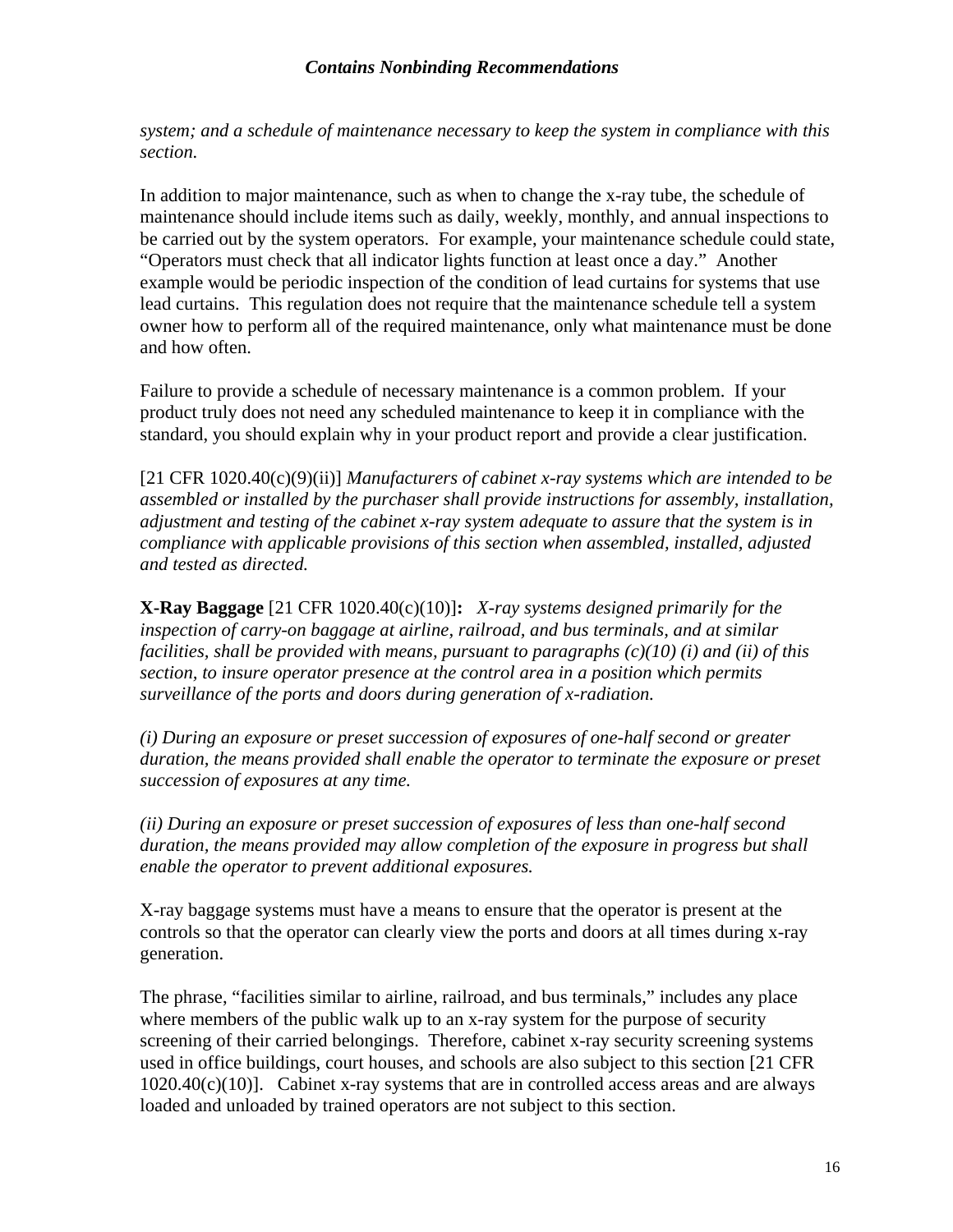<span id="page-19-0"></span>**Modification of a certified system** [21 CFR 1020.40(d)] *The modification of a cabinet x-ray system, previously certified pursuant to 1010.2 by any person engaged in the business of manufacturing, assembling or modifying cabinet x-ray systems shall be construed as manufacturing under the act if the modification affects any aspect of the system's performance for which this section has an applicable requirement. The manufacturer who performs such modification shall recertify and reidentify the system in accordance with the provisions of 1010.2 and 1010.3 of this chapter.* 

### **5. Records and Reports**

#### **Records** [21 CFR 1002.30]

*(a) Manufacturers of products listed under table 1 of 1002.1 shall establish and maintain the following records with respect to such products:* 

*(1) Description of the quality control procedures with respect to electronic product radiation safety.* 

*(2) Records of the results of tests for electronic product radiation safety, including the control of unnecessary, secondary or leakage electronic product radiation, the methods, devices, and procedures used in such tests, and the basis for selecting such methods, devices, and procedures.* 

*(3) For those products displaying aging effects which may increase electronic product radiation emission, records of the results of tests for durability and stability of the product, and the basis for selecting these tests.* 

*(4) Copies of all written communications between the manufacturer and dealers, distributors, and purchasers concerning radiation safety including complaints, investigations, instructions, or explanations affecting the use, repair, adjustment, maintenance, or testing of the listed product.* 

*(5) Data on production and sales volume levels if available.* 

*(b) In addition to the records required by paragraph (a) of this section, manufacturers of products listed [under table 1 of 1002.1] shall establish and maintain the following records with respect to such products:* 

*(1) A record of the manufacturer's distribution of products in a form which will enable the tracing of specific products or production lots to distributors or to dealers in those instances in which the manufacturer distributes directly to dealers.* 

*(2) Records received from dealers or distributors pursuant to 1002.41.* 

**Reports** [21 CFR 1002.1]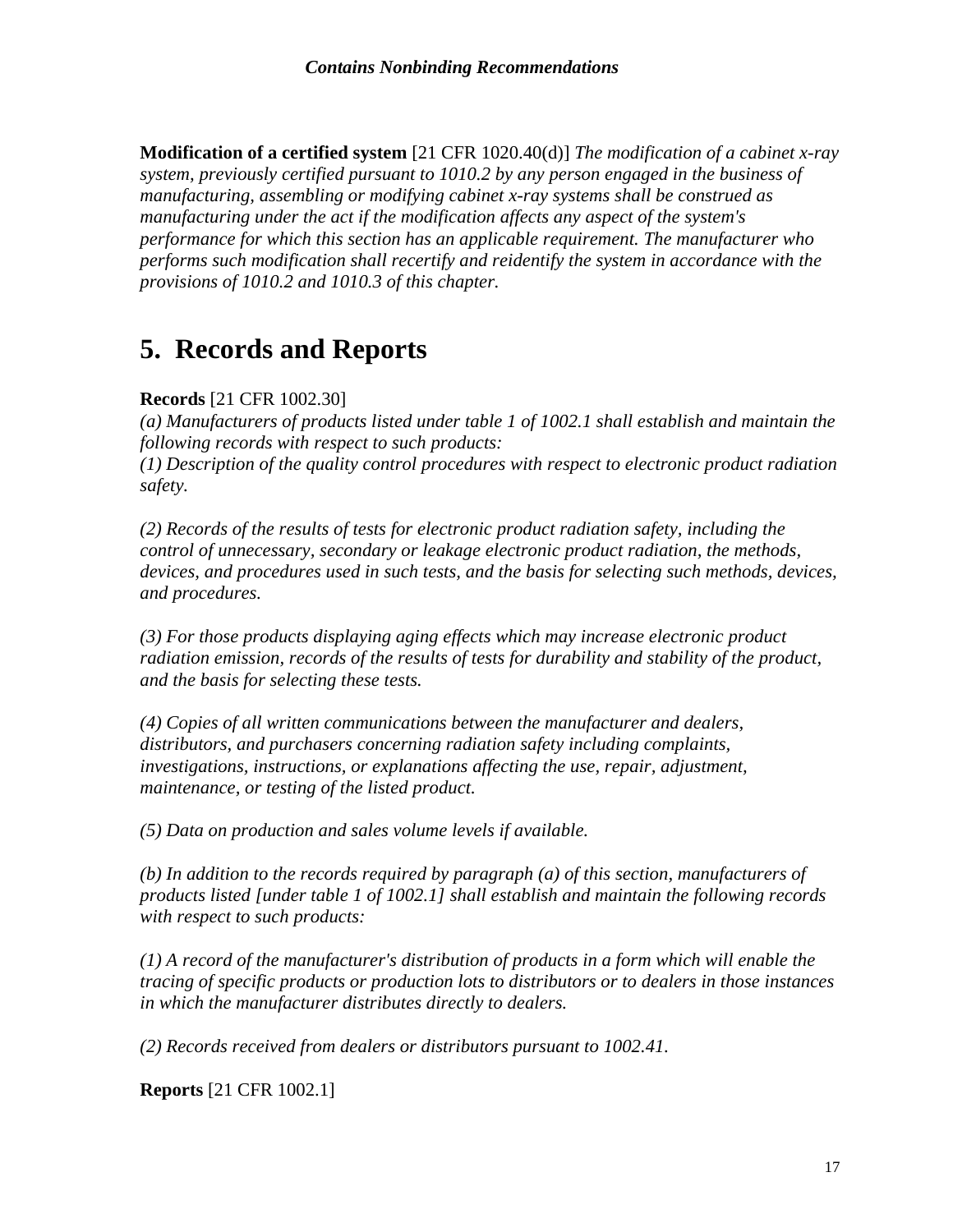Reporting requirements and their applicability are covered in 21 CFR 1002.1 and the associated table. Generally, manufacturers of cabinet x-ray systems are subject to the reporting requirements.

#### Address for Submission of Reports

You should send product, supplemental, and annual reports to: Center for Devices and Radiological Health ATTN: Electronic Product Reports Radiological Health Document Control (HFZ-309) Office of Communication, Education, and Radiation Programs<sup>[3](#page-20-0)</sup> 9200 Corporate Blvd Rockville, MD 20850

#### Electronic Reporting Option

Alternatively, manufacturers may use the CeSub eSubmitter Software to prepare and submit reports and correspondence electronically. Download the CeSub eSubmitter Software and follow the instructions that accompany that software. More information on CeSub eSubmitter Software can be found on the FDA web site: [http://www.fda.gov/cdrh/cesub/.](http://www.fda.gov/cdrh/cesub/)

#### Product Report [21 CFR 1002.10]

 $\overline{a}$ 

*Every manufacturer of a product or component requiring a product report as set forth in table 1 of 1002.1 shall submit a product report to the Center for Devices and Radiological Health; [ATTN: Electronic Product Reports; Radiological Health Document Control (HFZ-309); Office of Communication, Education, and Radiation Programs; 9200 Corporate Blvd; Rockville, MD 20850], prior to the introduction of such product into commerce.* 

Manufacturers of cabinet x-ray systems are required to submit a product report before entry of their product into commerce. A product report is intended to describe the product, how it complies with the performance standard, and the quality control and testing program that is used to certify the product [21 CFR 1002.10]. The format and contents of the product report are described in the reporting guide "Guidance for the Submission of Cabinet X-Ray System Reports Pursuant to 21 CFR 1020.40." ([http://www.fda.gov/cdrh/radhlth/pdf/cabrpt01.pdf\)](http://www.fda.gov/cdrh/radhlth/pdf/cabrpt01.pdf)

Supplemental Report [21 CFR 1002.11] *Prior to the introduction into commerce of a new or modified model within a model or chassis family of a product listed in table 1 of 1002.1 for which a report under 1002.10 is required, each manufacturer shall submit a report with respect to such new or modified model describing any changes in the information previously submitted in the product report. Reports will be required for changes that: (a) Affect actual or potential radiation emission.* 

*(b) Affect the manner of compliance with a standard or manner of testing for radiation safety.* 

<span id="page-20-0"></span><sup>&</sup>lt;sup>3</sup>The addresses for submission of reports and other information included in this guidance reflect the address for submission as of the date of this guidance; the addresses in the regulation are no longer current.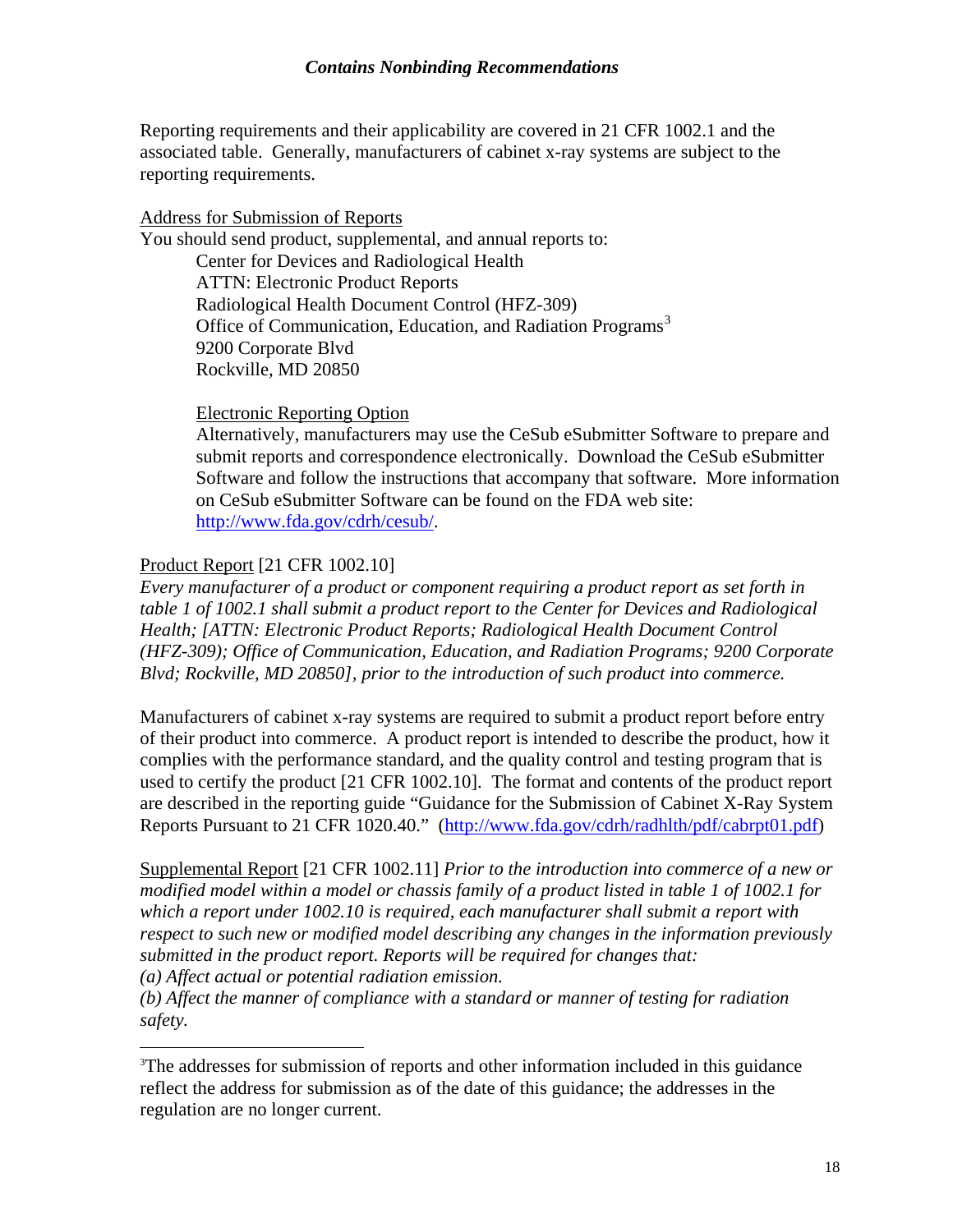<span id="page-21-0"></span> A supplemental report describes the changes between the model and / or procedures reported in a manufacturer's product report. The format and contents of a supplemental report follow the same format as the product report.

#### Annual Report [21 CFR 1002.13]

*(a) Every manufacturer of products requiring an annual report as specified in table 1 of 1002.1 shall submit an annual report summarizing the contents of the records required to be maintained by 1002.30(a) and providing the volume of products produced, sold, or installed.* 

*(b) Reports are due annually by September 1. Such reports shall cover the 12-month period ending on June 30 preceding the due date of the report.* 

*(c) New models of a model family that do not involve changes in radiation emission or requirements of a performance standard do not require supplemental reports prior to introduction into commerce. These model numbers should be reported in quarterly updates to the annual report.* 

Manufacturers of cabinet x-ray systems must submit an annual report by September 1 of each year. The report covers all products produced and certified for sale in the U.S. between July of the previous year and June 30 of the submission year. The format and contents of the annual report are described in the reporting guide "Guide for Filing Annual Reports for X-Ray Components and Systems," [\(http://www.fda.gov/cdrh/radhlth/pdf/xrcrpt0a.pdf](http://www.fda.gov/cdrh/radhlth/pdf/xrcrpt0a.pdf))

The annual reporting guide describes two test summary formats. In general, you should report radiation emission test results as a histogram based on numerical results of quantitative measurements. Most other tests and checks are appropriate to report as go / nogo tests.

# **6. Accident Reports and Recalls**

#### **Accident Reports**

Reporting of accidental radiation occurrences [21 CFR 1002.20(a)]

*Manufacturers of electronic products shall, where reasonable grounds for suspecting that such an incident has occurred, immediately report to the Director, Center for Devices and Radiological Health, all accidental radiation occurrences reported to or otherwise known to the manufacturer and arising from the manufacturing, testing, or use of any product introduced or intended to be introduced into commerce by such manufacturer. Reasonable grounds include, but are not necessarily limited to, professional, scientific, or medical facts or opinions documented or otherwise, that conclude or lead to the conclusion that such an incident has occurred.*

Manufacturers of cabinet x-ray systems must immediately report accidental radiation occurrences (ARO) to the Director, Center for Devices and Radiological Health at:

Center for Devices and Radiological Health ATTN: Accidental Radiation Occurrence Reports (HFZ-240)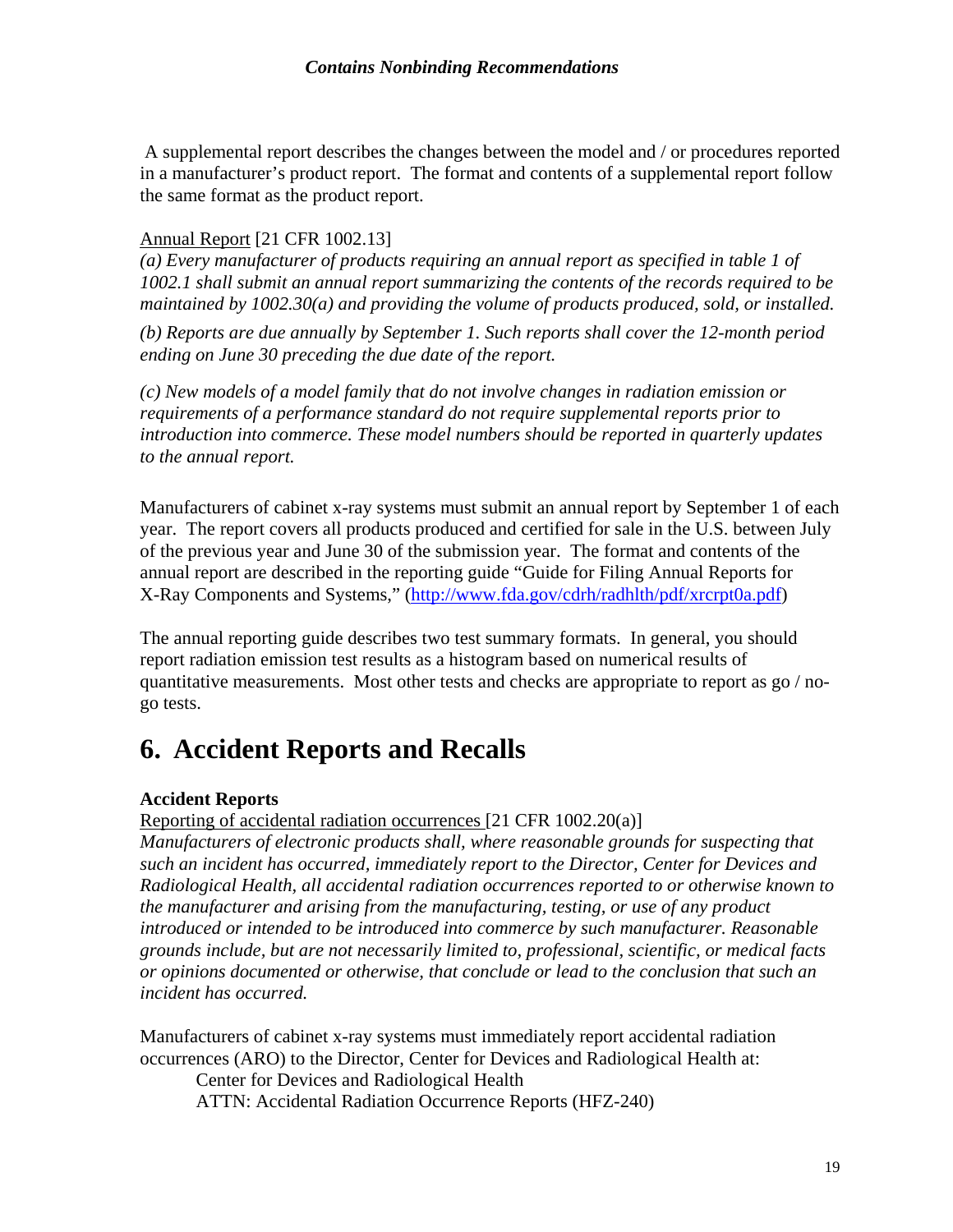Office of Communication, Education, and Radiation Programs 10903 New Hampshire Avenue Silver Spring, MD 20993

Alternatively, manufacturers may use the CeSub eSubmitter Software to prepare and submit ARO reports and other correspondence electronically. Download the CeSub eSubmitter Software and follow the instructions that accompany the software. More information on CeSub eSubmitter Software can be found on the FDA web site: [http://www.fda.gov/cdrh/cesub/.](http://www.fda.gov/cdrh/cesub/)

[21 CFR 1002.20(b)] ARO *reports shall contain all of the following information where known to the manufacturer:* 

*(1) The nature of the accidental radiation occurrence;* 

*(2) The location at which the accidental radiation occurrence occurred;* 

*(3) The manufacturer, type, and model number of the electronic product or products involved;* 

*(4) The circumstances surrounding the accidental radiation occurrence, including causes;* 

*(5) The number of persons involved, adversely affected, or exposed during the accidental radiation occurrence, the nature and magnitude of their exposure and/or injuries and, if requested by the Director, Center for Devices and Radiological Health, the names of the persons involved;* 

*(6) The actions, if any, which may have been taken by the manufacturer, to control, correct, or eliminate the causes and to prevent reoccurrence; and* 

*(7) Any other pertinent information with respect to the accidental radiation occurrence.* 

If an incident involving an ARO is associated with a radiation safety defect or failure to comply with the performance standard and is reported pursuant to 21 CFR 1003.10 (see next section), a separate ARO report under 21 CFR 1002.20 is not required.

**Recalls** [21 CFR parts 1003 and 1004]

Discovery of a Problem and Notification [21 CFR 1003.10]

*Any manufacturer who discovers that any electronic product produced, assembled, or imported by him, which product has left its place of manufacture, has a defect or fails to comply with an applicable Federal standard shall:* 

*(a) Immediately notify the Secretary in accordance with 1003.20, and* 

*(b) Except as authorized by 1003.30, furnish notification with reasonable promptness to the following persons:* 

*(1) The dealers or distributors to whom such product was delivered by the manufacturer; and* 

*(2) The purchaser of such product and any subsequent transferee of such product (where known to the manufacturer or where the manufacturer upon reasonable inquiry to dealers, distributors, or purchasers can identify the present user).*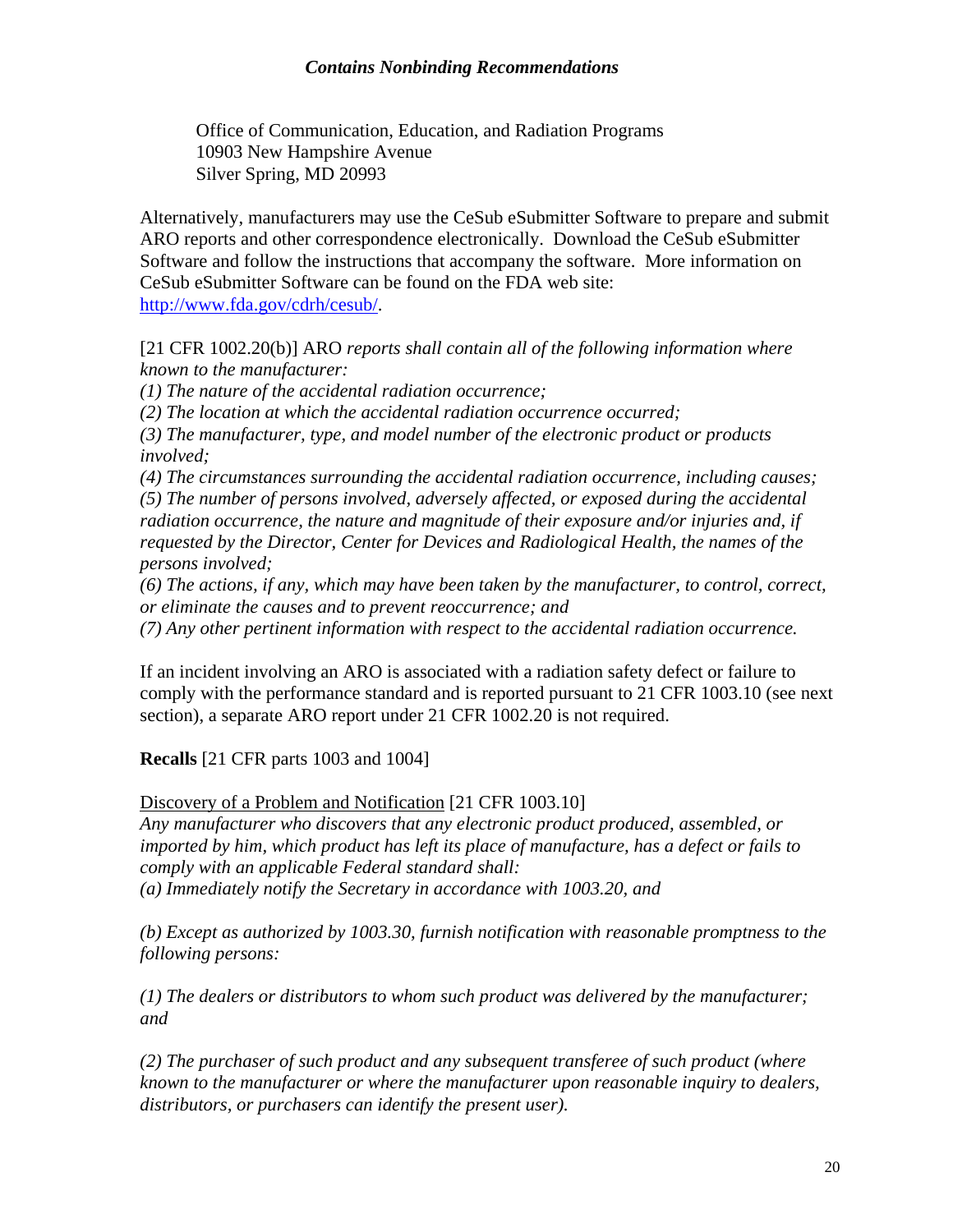If a manufacturer discovers that any electronic product produced, assembled, or imported by him, has left its place of manufacture, and has a defect [21 CFR 1003.2] or fails to comply with an applicable performance standard, the manufacturer must immediately notify FDA following the requirements of 21 CFR 1003.20. Unless an exemption from notification [21 CFR 1003.30 and 1003.31] was requested and granted, the manufacturer shall also furnish notification, following the requirements of 21 CFR 1003.21, with reasonable promptness to the following persons:

- The dealers or distributors to whom such product was delivered by the manufacturer; and
- The purchaser of such product and any subsequent transferee of such product (where known to the manufacturer or where the manufacturer upon reasonable inquiry to dealers, distributors, or purchasers can identify the present user).

When FDA determines that a defect or failure to comply has occurred, FDA will notify the manufacturer in accordance with 21 CFR 1003.11.

Address all reports of radiation defect or failure to comply with a federal performance standard to:

Center for Devices and Radiological Health ATTN: Notice of Defect or Noncompliance (HFZ-240) Office of Communication, Education, and Radiation Programs 10903 New Hampshire Avenue Silver Spring, MD 20993

#### Repurchase, Repairs, or Replacement [21 CFR part 1004]

**Manufacturer's obligation to repair, replace, or refund cost of electronic products**  *(a) If any electronic product fails to comply with an applicable Federal standard or has a defect and the notification specified in 1003.10(b) of this chapter is required to be furnished, the manufacturer of such product shall;* 

*(1) Without charge, bring such product into conformity with such standard or remedy such defect and provide reimbursement for any expenses for transportation of such product incurred in connection with having such product brought into conformity or having such defect remedied; or* 

*(2) Replace such product with a like or equivalent product which complies with each applicable Federal standard and which has no defect relating to the safety of its use; or* 

*(3) Make a refund of the cost of the product to the purchaser.* 

*(b) The manufacturer shall take the action required by this section in accordance with a plan approved by the Secretary pursuant to 1004.6.*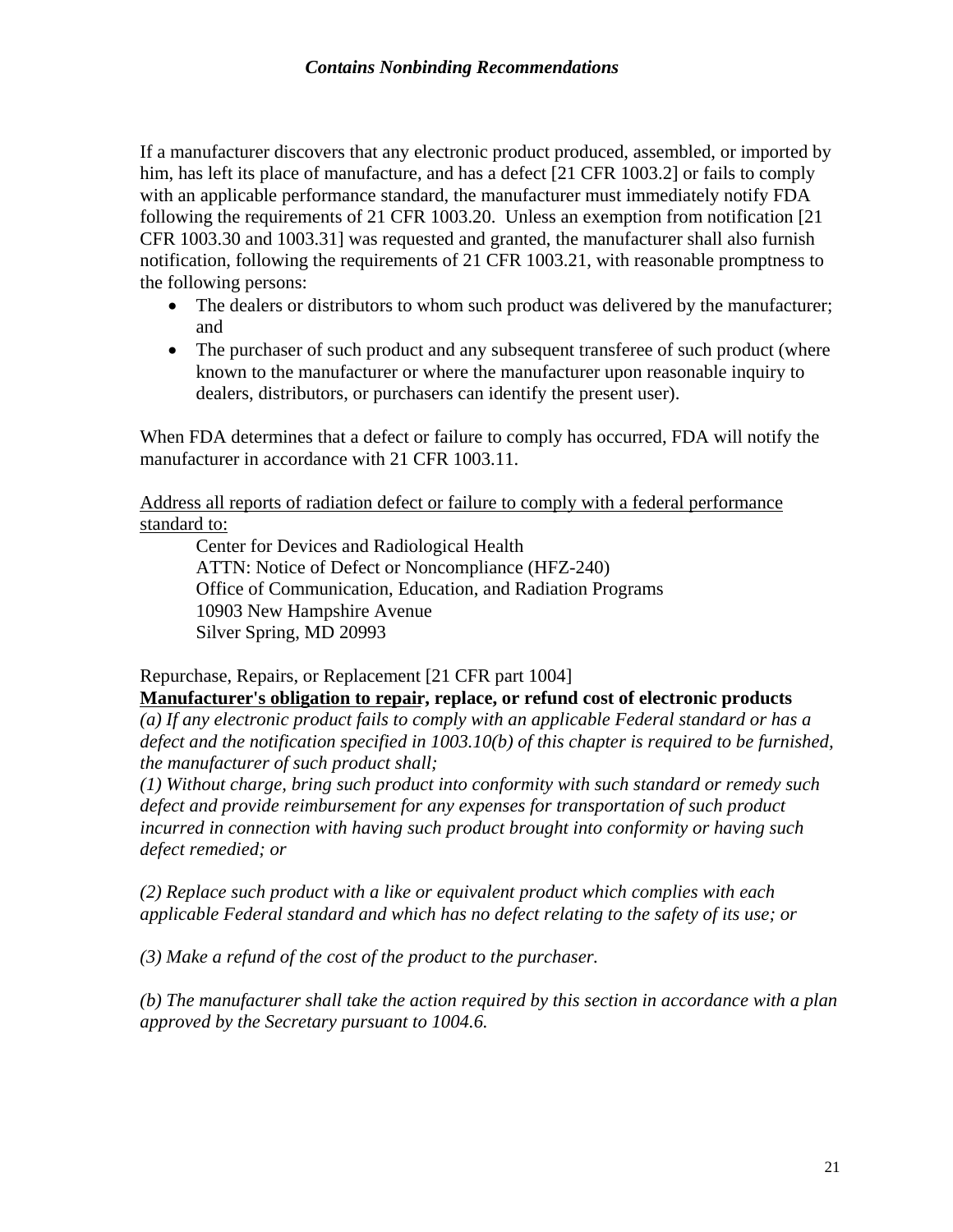<span id="page-24-0"></span>The specifics of each type of corrective action are described in 21 CFR 1004. The manufacturer's corrective actions must be made in accordance with a plan approved by FDA [21 CFR 1004.6].

#### Address all Corrective Action Plans to:

Center for Devices and Radiological Health ATTN: Notice of Defect or Noncompliance (HFZ-240) Office of Communication, Education, and Radiation Programs 10903 New Hampshire Avenue Silver Spring, MD 20993

### **7. Variances and Exemptions**

#### **Variances** [21 CFR 1010.4]

Manufacturers that wish to produce a cabinet x-ray system that varies from any part of the performance standard must gain approval before the system can be sold in the United States. In order to gain this approval, an application for variance must be submitted. Variation from the standard can be granted if the product meets the following criteria:

- The cabinet x-ray system utilizes an alternate means for providing radiation safety or protection equal to or greater than that provided by other cabinet systems that meet all requirements of the standard, or
- The cabinet x-ray system performs a function or is intended for a purpose that could not be performed or accomplished if required to meet the cabinet x-ray system standards and a suitable means for assuring radiation safety or protection are provided, or
- One or more requirements of the standard are not appropriate, and suitable means for assuring radiation safety or protection are provided.

An original and four copies of the application for variance should be submitted to:

Division of Dockets Management (HFA-305) Food and Drug Administration 5630 Fishers Lane, Room 1061 Rockville, MD 20852

The application for variance should supply the information required by 21 CFR 1010.4(b). Historically, few variances have been granted for cabinet x-ray products.

#### **Exemptions** [21 CFR 1010.5]

In certain cases, when applied for, exemptions from the performance standard may be approved by the Director, Center for Devices and Radiological Health, if it is determined that the cabinet x-ray system is intended for use by departments or agencies of the United States and the system meets the following criteria:

• The acquiring agency prescribes procurement specifications for the cabinet x-ray system governing radiation emissions of the cabinet x-ray system and the cabinet x-ray system shall be used solely or predominantly by a department or agency of the United States.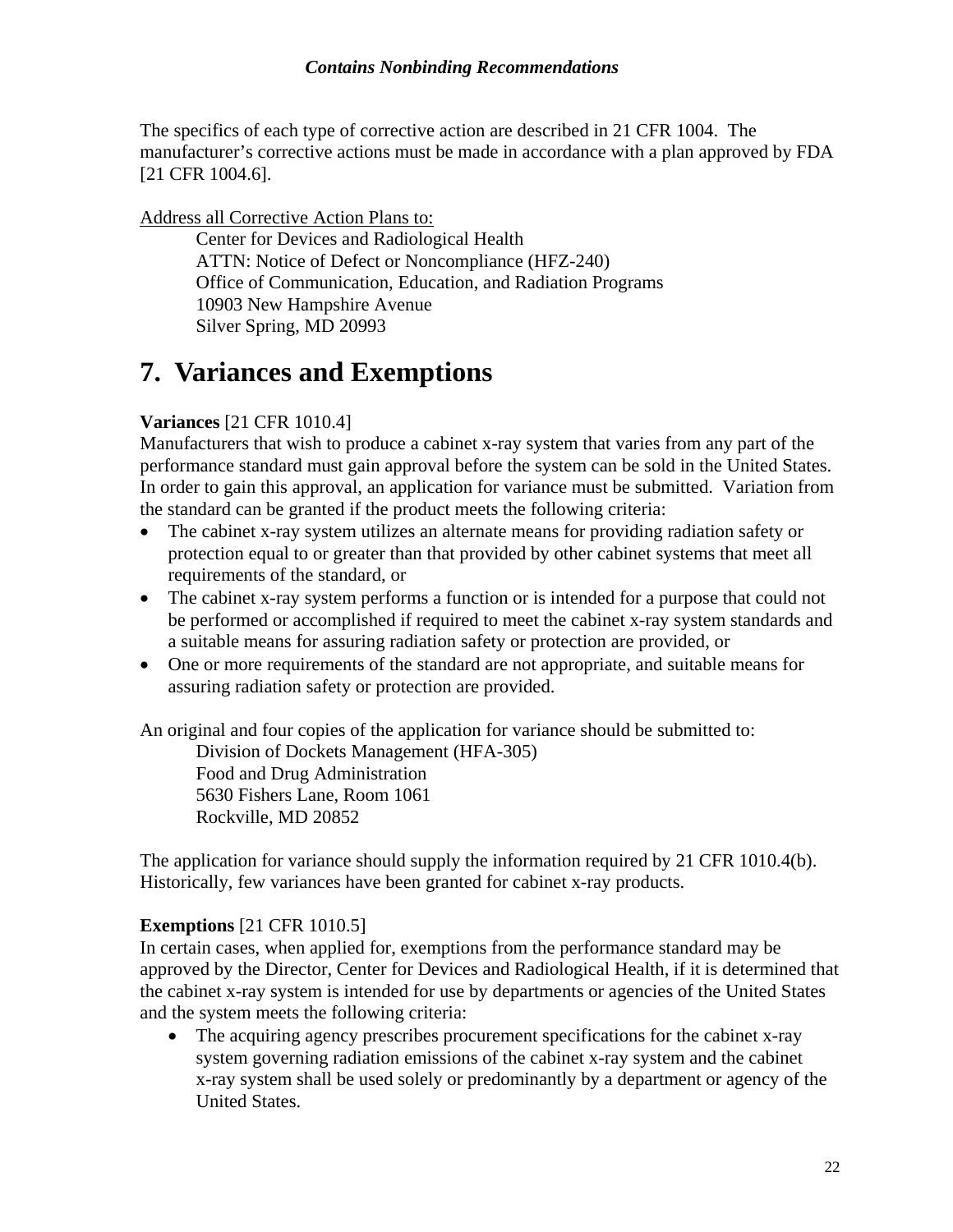<span id="page-25-0"></span>• The cabinet x-ray system is intended for research, investigations, studies, demonstration, training, or for reasons of national security.

Applications for exemptions should include an original and two copies and should be addressed to:

Division of Dockets Management (HFA-305) Food and Drug Administration 5630 Fishers Lane, Room 1061 Rockville, MD 20852

You should not include information classified for reasons of national security in your application. The contents and criteria for an application for exemption and its approval are found in 21 CFR 1010.5.

Information related to an application for exemption may be requested from FDA under the Freedom of Information Act (5 U.S.C. 552) (FOIA). FDA will comply with the requirements of 21 CFR Part 20 on the disclosure of information.

## **8. Imports and Exports**

#### **Imports** [21 CFR part 1005]

Import of a cabinet x-ray system will be refused entry into the United States unless there is affixed to the cabinet x-ray system a label or tag certifying compliance with the performance standard. Any systems refused entry will be destroyed or exported under regulations prescribed by the Secretary of the Treasury unless a timely and adequate petition for permission to bring the cabinet x-ray system into compliance is filed and granted. Further information about the importation process can be found on the FDA web site: [http://www.fda.gov/cdrh/radhlth/eprc\\_imports\\_and\\_exports.html](http://www.fda.gov/cdrh/radhlth/eprc_imports_and_exports.html)

#### Service of process on manufacturers [21 CFR 1005.25]

*(a) Every manufacturer of electronic products, prior to offering such product for importation into the United States, shall designate a permanent resident of the United States as the manufacturer's agent upon whom service of all processes, notices, orders, decisions, and requirements may be made for and on behalf of the manufacturer as provided in section 360(d) of the Radiation Control for Health and Safety Act of 1968 (42 U.S.C. 263h(d)) and this section. The agent may be an individual, a firm, or a domestic corporation. For purposes of this section, any number of manufacturers may designate the same agent.* 

*(b) A manufacturer designating an agent must address the designation to the Center for Devices and Radiological Health; ATTN: Designation of Agent (HFZ-240); Office of Communication, Education, and Radiation Programs; 10903 New Hampshire Avenue, Silver Spring, MD 20993. It must be in writing and dated; all signatures must be in ink. The designation must be made in the legal form required to make it valid and binding on the manufacturer under the laws, corporate bylaws, or other requirements governing the making of the designation by the manufacturer at the place and time where it is made, and the*